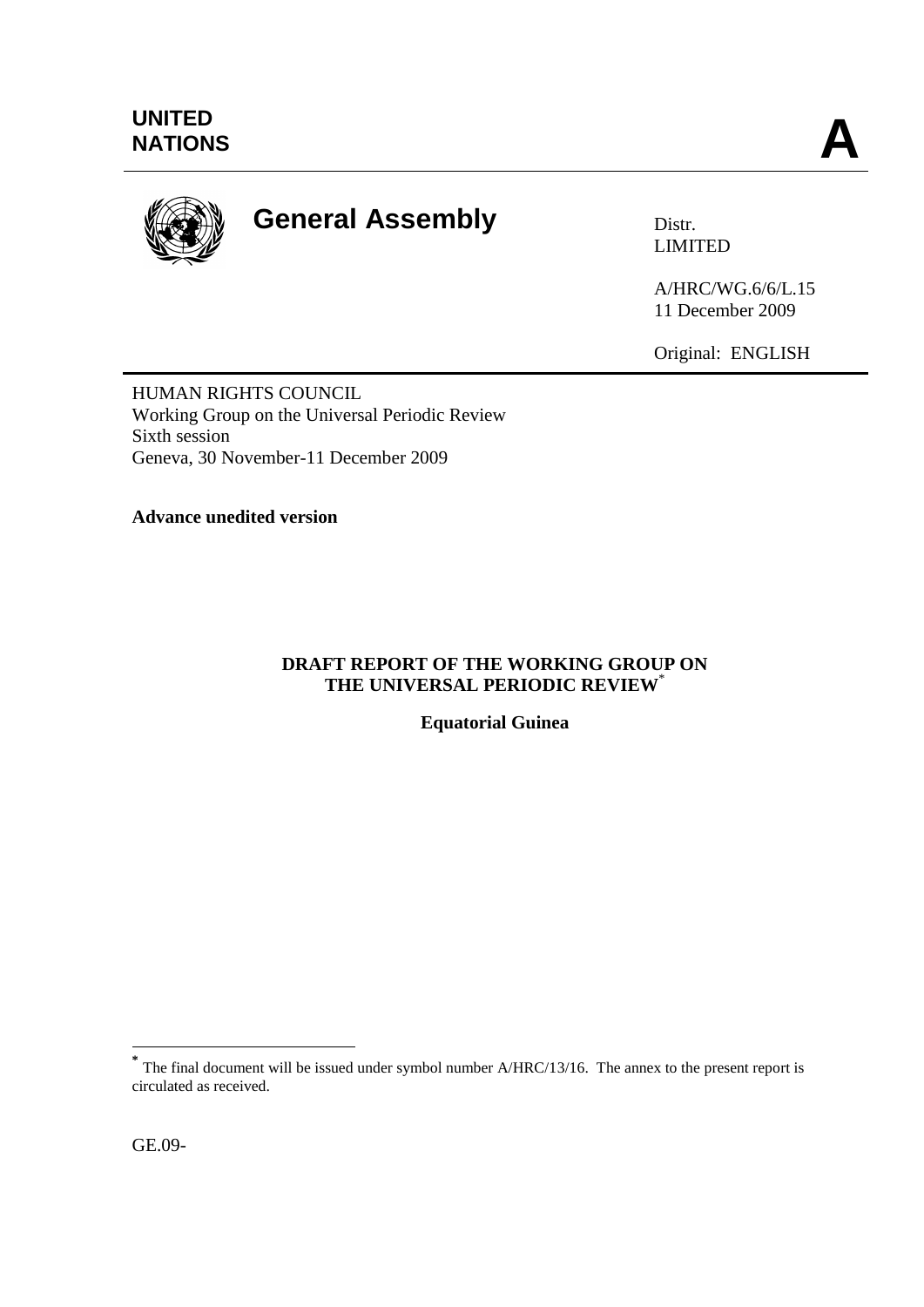## **CONTENTS**

|                                                                         | Paragraphs | Page           |
|-------------------------------------------------------------------------|------------|----------------|
|                                                                         |            | 3              |
| I. SUMMARY OF THE PROCEEDINGS OF THE REVIEW PROCESS                     | $5 - 69$   | 3              |
|                                                                         | $5 - 10$   | 3              |
| B. Interactive dialogue and responses by the State under review 11 - 69 |            | $\overline{A}$ |
|                                                                         |            |                |

## **Annex**

|--|--|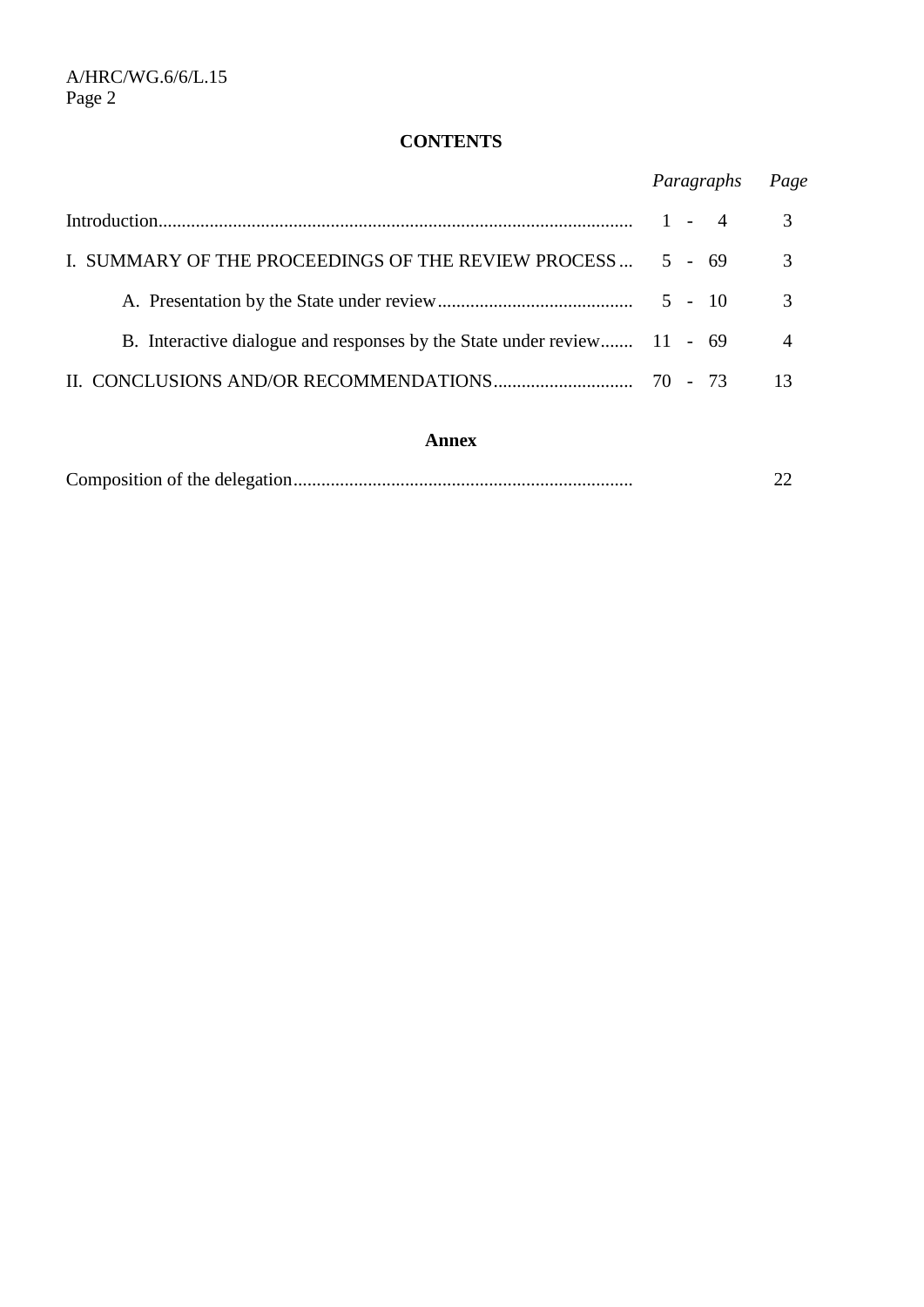### **Introduction**

1. The Working Group on the Universal Periodic Review (UPR), established in accordance with Human Rights Council resolution 5/1 of 18 June 2007, held its sixth session from 30 November to 11 December 2009. The review of Equatorial Guinea was held at the 15th meeting on 9 December 2009. The delegation of Equatorial Guinea was headed by H.E. Mr. Salomon Nguema Owono. At its 17th meeting held on 11 December 2009, the Working Group adopted the present report on Equatorial Guinea.

2. On 14 September 2009, the Human Rights Council selected the following group of rapporteurs (troika) to facilitate the review of Equatorial Guinea: Cuba, Egypt, and Jordan.

3. In accordance with paragraph 15 of the annex to resolution 5/1, the following documents were issued for the review of Equatorial Guinea:

(a) A national report submitted / written presentation made in accordance with paragraph 15 (a) (A/HRC/WG.6/6/GNQ /1);

(b) A compilation prepared by the Office of the High Commissioner for Human Rights (OHCHR), in accordance with paragraph 15 (b) (A/HRC/WG.6/6/GNQ /2);

(c) A summary prepared by OHCHR, in accordance with paragraph  $15$  (c) (A/HRC/WG.6/6/GNQ /3).

4. A list of questions prepared in advance by Argentina, Czech Republic, Germany, Latvia, Sweden and United Kingdom of Great Britain and Northern Irelandwas transmitted to Equatorial Guinea through the troika.These questions are available on the extranet of the UPR.

## **I. SUMMARY OF THE PROCEEDINGS OF THE REVIEW PROCESS**

#### **A. Presentation by the State under review**

5. The delegation trusted that the Universal Periodic Review will allow Equatorial Guinea to continue working for the defense and protection of Human Rights. It noted that the national report is the result of a consultative process at the national level and was elaborated by a Commission. In a spirit of transparency, the national report analyzed, as objectively as possible, the human rights situation in the Republic of Equatorial Guinea, its different international commitments and the difficulties encountered in their implementation.

6. The delegation mentioned that the Republic of Equatorial Guinea obtained national independence on October 12, 1968 and that in this short political trajectory and relatively short period of time, the country has made firm steps forward in the field of human rights, despite the fact that the regime set up in the country immediately after its national independence and which lasted more than eleven years, had worsened the already dire human rights situation inherited from the colonial regime and which was characterized by systematic human rights violations.

7. The delegation stressed that human rights issues were taken up thanks to the action taken starting from the Freedom Coup of 3 august 1979 which allowed the government to install the rule of law in a democratic state, in order to eradicate the injustices and violations of the previous regime.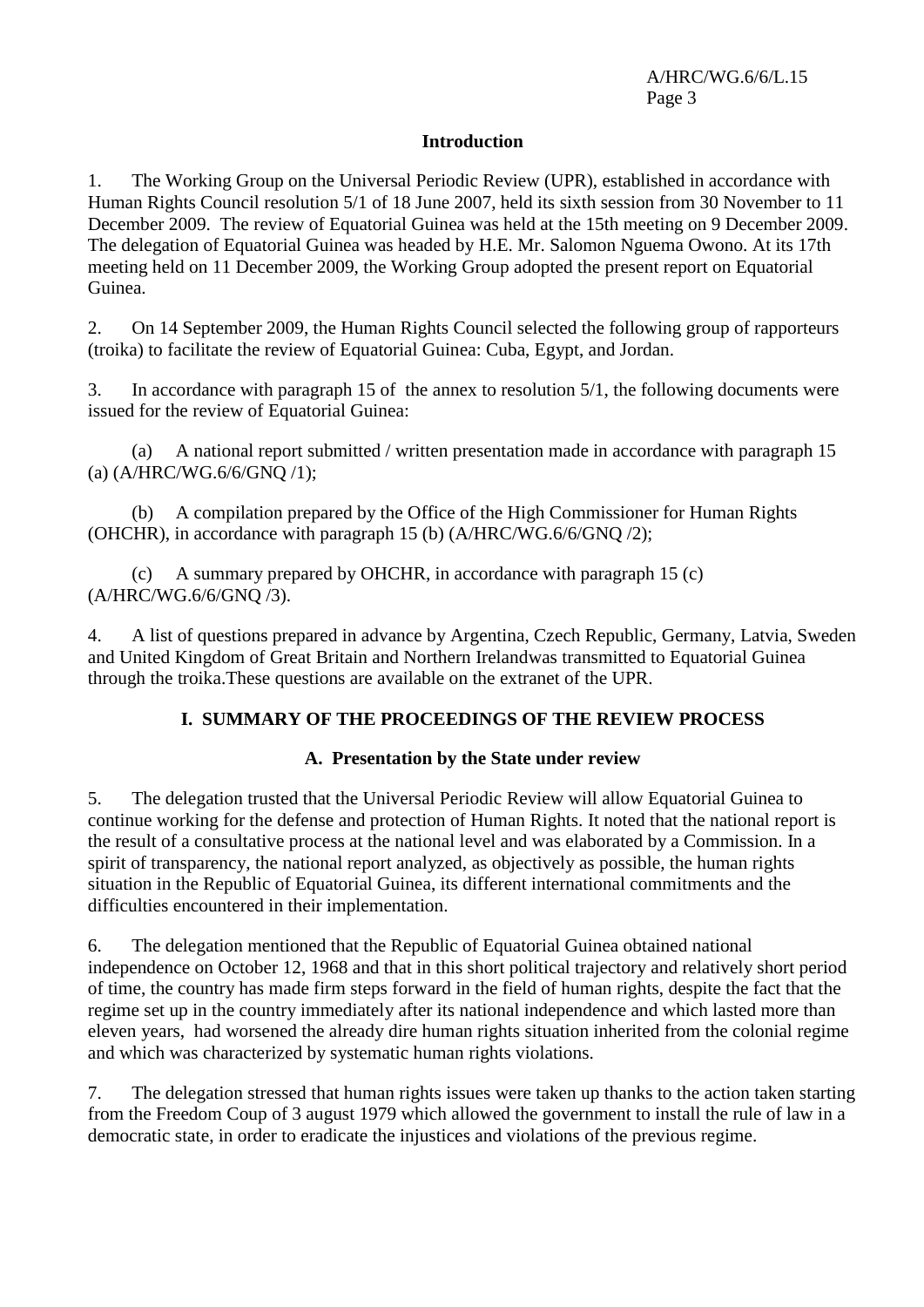8. The delegation stated that, its country is a party to a number of international human rights instruments, which constitutes the framework for cooperation with the Human Right Council.

9. Through its Constitution, the fundamental law of Equatorial Guinea of 1982, the country has progressively achieved a democratic and social State. The (constitutional) amendment of 1991 (Inclusion of Political pluralism), and of 1995 (creation of Constitutional Court) constituted important goals in the political and legal history of Equatorial Guinea.

10. The delegation made an introduction of the different sections of the national report.

## **B. Interactive dialogue and responses by the State under review**

11. During the interactive dialogue, 40 delegations made statements. A number of delegations thanked the Government for the presentation of the comprehensive national report, prepared through a large consultation process that allowed for an assessment of Equatorial Guinea's human rights promotion and protection efforts. Recommendations made during the interactive dialogue are to be found in section II of the present report.

12. Algeria welcomed the setting up of a free education system which guarantees compulsory primary education. It noted that the government set the goal of being an emerging country by 2020 and to this end, has adopted an economic and social policy aiming at poverty reduction based inter alia on periodic evaluation of poverty levels and the improvement of governance. It asked for more information on this policy. Algeria noted with interest that the government ensured access to the courts through free legal assistance, lowering procedural costs and establishing tribunals in the different regions. It made recommendations.

13. Turkey noted the ratification of most of the core human rights treaties and encouraged the Government to comply with the reporting obligations. Turkey praised the 2006 Act on National Education and referred to the shortcoming of girls schooling. While commending the efforts to improve the infrastructure, including access to safe drinking water, Turkey understood that more needed to be done to ameliorate the living conditions. Turkey expressed hope that Equatorial Guinea would be recognized as Extractive Industries Transparency Initiative (EITI) compliant following the validation process. Turkey made recommendations.

14. Egypt noted that Equatorial Guinea is making a commendable effort to protect human rights and appreciated the role of the Constitutional Court in this regard. It commended the government for its education national plans and requested information on efforts to ensure equal access to education for girls and boys. Egypt noted Equatorial Guinea's national health plans and programmes, including that aimed at reducing maternal and neonatal mortality and improving healthcare in rural areas. It commended the commitment to ensure access to safe drinking water and requested information on plans to combat trafficking in and exploitation of children as well as those aimed at improving gender equality. Egypt made recommendations.

15. United Kingdom commended the commitment to allocate 40 per cent of investment income to the social sector and noted that programs as the Action Plan on education for all require adequate budgetary provision. It welcomed measures implemented as required for EITI candidate country status and hoped for measures to improve transparency in budgetary process. It welcomed the treatment to a British national during his detention in Malabo and noted that despite progress, challenges remain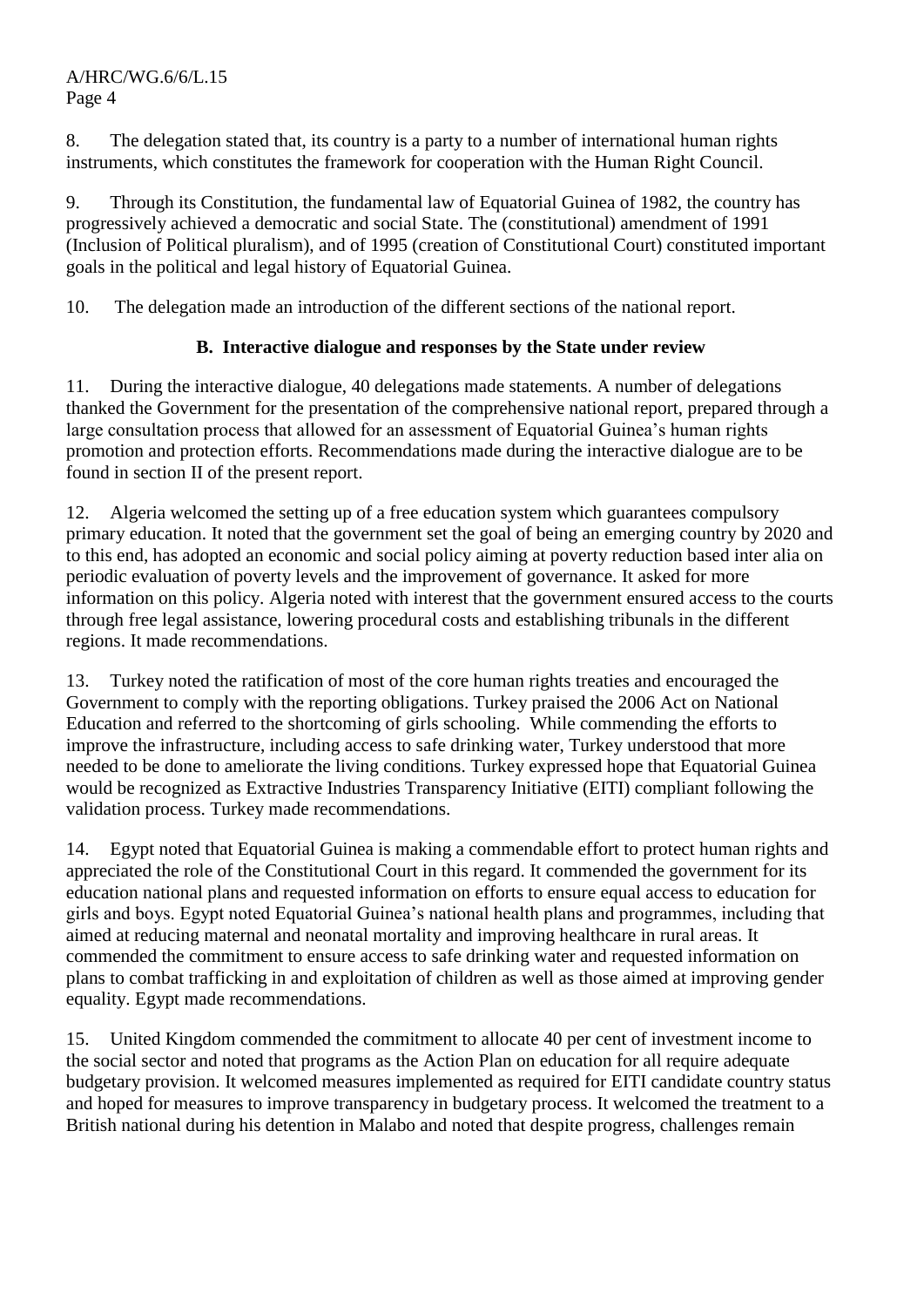regarding implementation of law 6/2006 on the prevention and punishment of torture. The independence of judges and lawyers should be addressed on a priority basis. It enquired about plans to overcome the lack of media freedom. United Kingdom made recommendations.

16. Canada raised concern on the problem of transparency of the November 2009 presidential elections. It mentioned that progress made did not correspond to the level of growth. Canada noted regression in health and education areas and expressed concern on extreme poverty. While noting that corruption and mismanagement had contributed to limited investment, Canada welcomed the initiative for transparency in the extractive industries. It welcomed the legal framework to address trafficking in children and expressed concern over reports of child exploitation. Canada expressed concern over restrictions on independent media and over reports of arbitrary detentions, often accompanied by torture, of opposition members. Canada made recommendations.

17. France inquired about measures envisaged to prevent recourse to torture by security and law enforcement forces as well as to ensure the effective application of the 2006 law on the prevention and punishment of torture. It welcomed measures regarding women's access to economic, social and cultural rights and asked about initiatives to combat violence against women. France inquired about amendments to the Penal Code and the Criminal Procedure Law, which are both incompatible with the constitution and international treaties. France made recommendations.

18. Australia welcomed steps to better protect economic and social rights, including free primary education and progress on some women's and children's rights. It noted with concern reports of sexual abuse, child trafficking, child prostitution, force marriages and discrimination against women and vulnerable groups. Australia was deeply concerned regarding the use of torture and welcomed legislative efforts to prevent torture and ill treatment. It asked about plans to remove reservations to the CAT and accede to OP-CAT. It was concerned regarding forced evictions and supported that Equatorial Guinea seeks technical assistance to help prioritize the promotion of good governance, access to basic services, gender equality and reform of the justice system. Australia made recommendations.

19. Germany noted reports about culture of impunity of perpetrators of human rights violations and the contributing factors to this situation, including the lack of an independent judicial system, corruption, ineffectiveness of habeas corpus guarantees and lack of distinctions between the various State security bodies. Germany asked about how the Government had responded to these issues, particularly to the practice of secret detentions without contacts with lawyer and family. Germany made recommendations.

20. Democratic Republic of Congo noted that Equatorial Guinea has experienced quite remarkable socio-economic development over the last few years and that achievements are apparent in virtually all areas. It inquired whether codified law and customary law could co-exist without difficulty and asked under what circumstances either system would apply. Democratic Republic of Congo indicated that child trafficking is a concern for Equatorial Guinea, affecting all of its neighbors, and asked whether there was a regional policy to effectively combat it. Democratic Republic of Congo made a recommendation.

21. Mexico congratulated Equatorial Guinea for constitutionally guaranteeing fundamental liberties and recognized efforts made to improve institutional infrastructure through laws to protect vulnerable groups, in particular the law criminalizing exploitation and trafficking of minors. It asked about efforts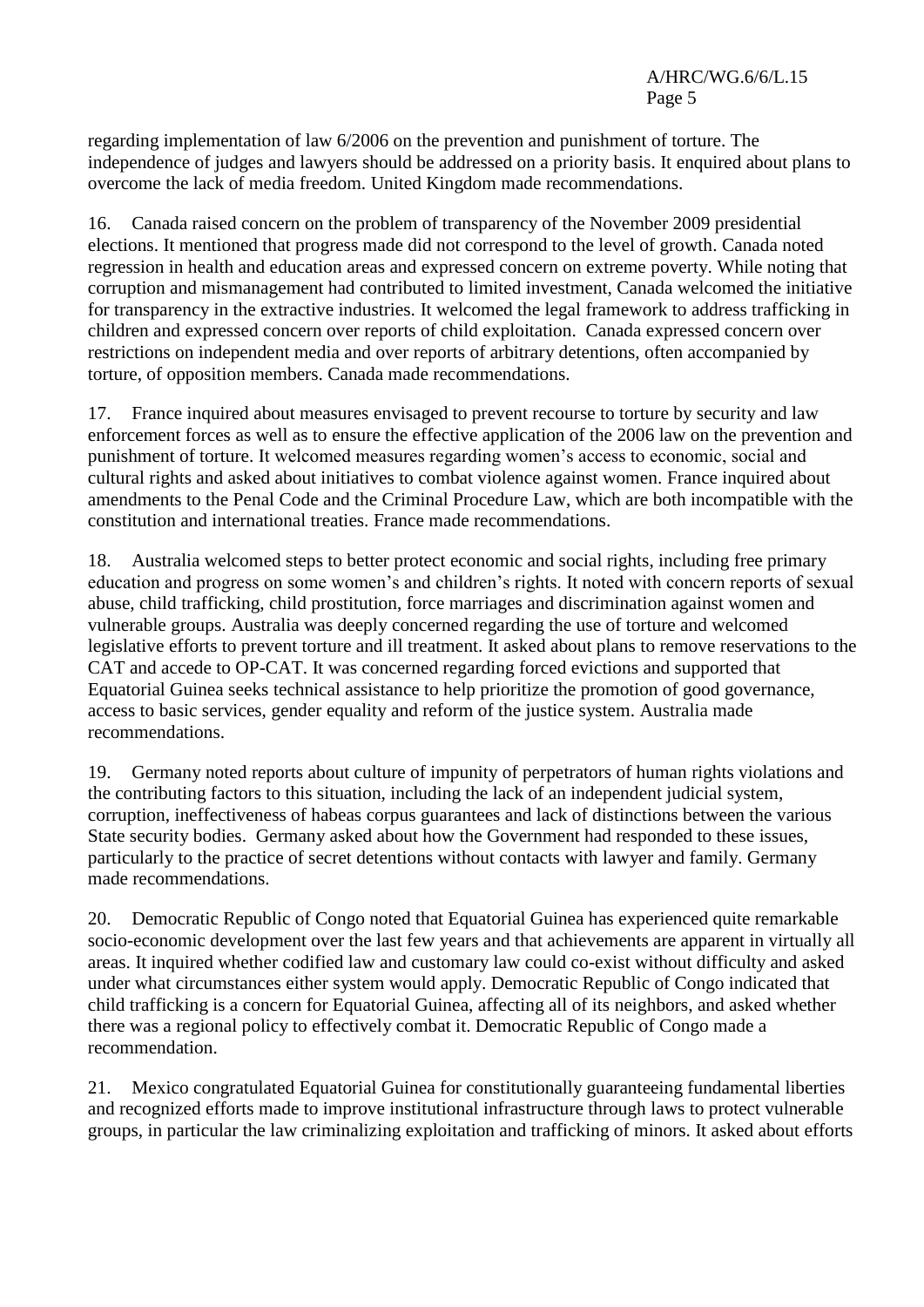to harmonize international, national and customary laws and on the application of legislation guaranteeing the right to association and freedom of expression, including sanctions for violating these laws. Mexico made recommendations.

22. Chile noted the measures taken in different areas to improve the protection and promotion of human rights in a complex context. Chile made recommendations.

23. United States of America expressed serious concern regarding the torture and ill-treatment of detainees by Equatorial Guinea's security forces, as reported by independent experts, including the UN Special Rapporteur on torture and other cruel, inhuman or degrading treatment or punishment. It noted that the new Law of Judicial Power has created competent Courts of Penitentiary Vigilance to foster discipline among penitentiary authorities but that, however, the systematic torture, secret detention and ill-treatment of suspects in detention facilities continues with near total impunity. United States made recommendations.

24. Czech Republic inquired on how international obligations in the areas of freedom of expression and the rights of the child are implemented nationally. It asked also about complaint mechanisms for victims of violence against women or their families who feel their case was not handled properly by the police. It made recommendations.

25. The Netherlands welcomed the steps for protecting children against trafficking, and expressed concern about the number of children victims of trafficking and exploitation. It expressed concern on reports that political activists and others were allegedly detained without charge or trial for peacefully exercising their right to freedom of expression, assembly or association. Domestic violence against women, including rape, was insufficiently addressed. It welcomed the 2007 Act on the prevention and penalization of torture, while noting serious reports of torture and ill-treatment, especially of detainees. It noted reports of the lack of access of women and girls to adequate health care services, especially in rural areas and about the alarming rate of teenage pregnancies. It made recommendations.

26. Italy noted the numerous reports of enforced disappearances relating to Equatorial Guineans exiled abroad who have reportedly been abducted and transferred to secret facilities and detention centres in Equatorial Guinea. It noted with appreciation that, thanks mainly to oil resources and revenues, Equatorial Guinea has experienced fast economic growth over the last years. However, Italy indicated that the living conditions of a large part of the population remain below poverty standards. Italy made recommendations.

27. Nigeria noted that Equatorial Guinea is party to core international human rights instruments and has been cooperating with human rights mechanisms. It referred to different mechanisms for the provision of healthcare, education and basic infrastructure and commended Equatorial Guinea for surpassing the targets for the fight against AIDS, Tuberculosis and other diseases. It asked about steps to provide essential amenities for people living in the rural areas and efforts to ensure greater operation of independent media. Nigeria made recommendations.

28. Spain highlighted the recent accession to the OP-CEDAW. Spain also noted the measures taken to improve gender equality encouraging Equatorial Guinea to continue its efforts in this respect. Spain made recommendations.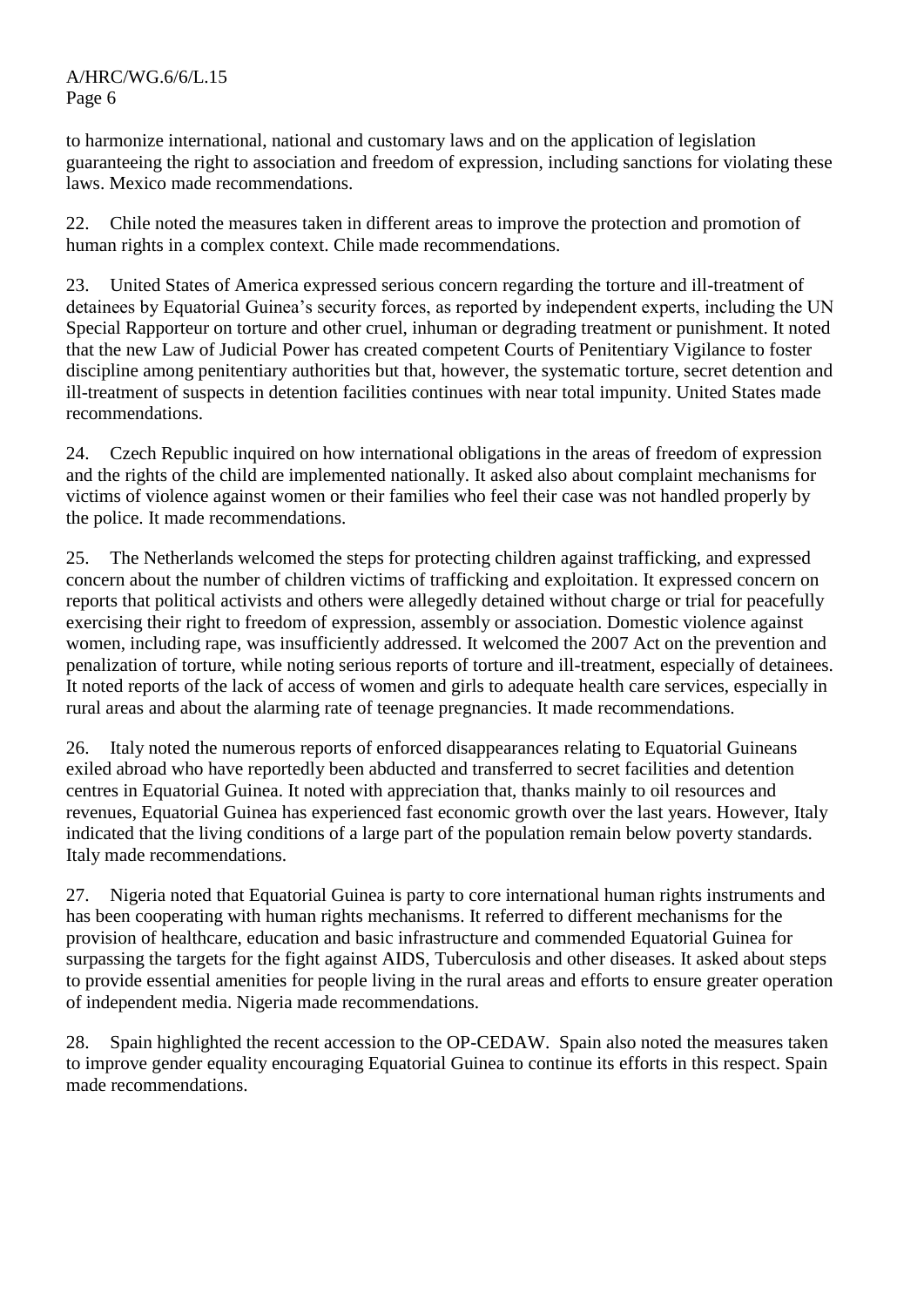29. Brazil recognised the progress made and the challenges faced by Equatorial Guinea in several areas. While highlighting the new Law on National Education and related policies, Brazil requested Equatorial Guinea to comment on the possible causes of the recent reduction in the rates of primary school enrolment. It welcomed measures to prevent HIV/AIDS, particularly the free availability of condoms in hospitals. Brazil noted with appreciation the national policy to promote women. Brazil made recommendations.

30. Latvia made a recommendation regarding a standing invitation to all special procedures.

31. Slovenia welcomed the measures taken to ensure the well-being of children. It asked whether Equatorial Guinea envisaged introducing legislation to prohibit corporal punishment of children in all settings, including the home. Slovenia made recommendations.

32. Argentina noted the commitment expressed by Equatorial Guinea in its national report to continue the process of improving human rights in cooperation with the international community. Argentina made recommendations.

33. Sweden welcomed cooperation with two special procedures. It referred to the systematic use of torture by the police and of evidence obtained under torture as a basis for conviction. A number of human rights mechanisms recommended putting an end to the culture of impunity for perpetrators of torture. It expressed concern over freedom of opinion and expression, lack of monitoring of elections and access to services, such as education and healthcare.

34. Azerbaijan noted that in 2006, 76.6 per cent of the population lived in conditions of poverty with high unemployment rate in rural areas. Azerbaijan welcomed the Special Protective Action Plan for persons with disabilities and made recommendations.

35. China appreciated efforts made by Equatorial Guinea in recent years aimed at alleviating poverty and improving living standards. It noted the progress made in areas such as education, housing, infrastructure and public health. China requested more information on the concrete measures taken and the results achieved within its poverty reduction policies. It also inquired about the measures being taken to improve the low enrolment rates for primary education.

36. Cameroon noted with interest the measures taken to address issues such as HIV/AIDS, tuberculosis, leprosy and education. It encouraged Equatorial Guinea to intensify measures to promote and protect the full range of economic, social and cultural rights and to improve conditions of detention and the administration of justice. With regard to combating trafficking, Cameroon requested information on Equatorial Guinea's cooperation with the countries of origin of trafficked children.

37. India welcomed the initiative of addressing acute economic disparity by investing oil revenues in poverty alleviation programmes and the judicial reform, particularly the 2009 Judiciary Act that provides a clear structure for the judiciary, the Fees Act which is instrumental in drastically reducing judicial fees for the lodging of application and the setting up of courts in all districts. India further asked about how the judiciary intended to reconcile customary law as applied in traditional courts with codified law. India noted the efforts to implement the Strategic Emergency and Multi-sectoral Plan against HIV/AIDS. India also noted Government efforts to promote gender equality through various initiatives, including Promotion of self-employment for rural women project.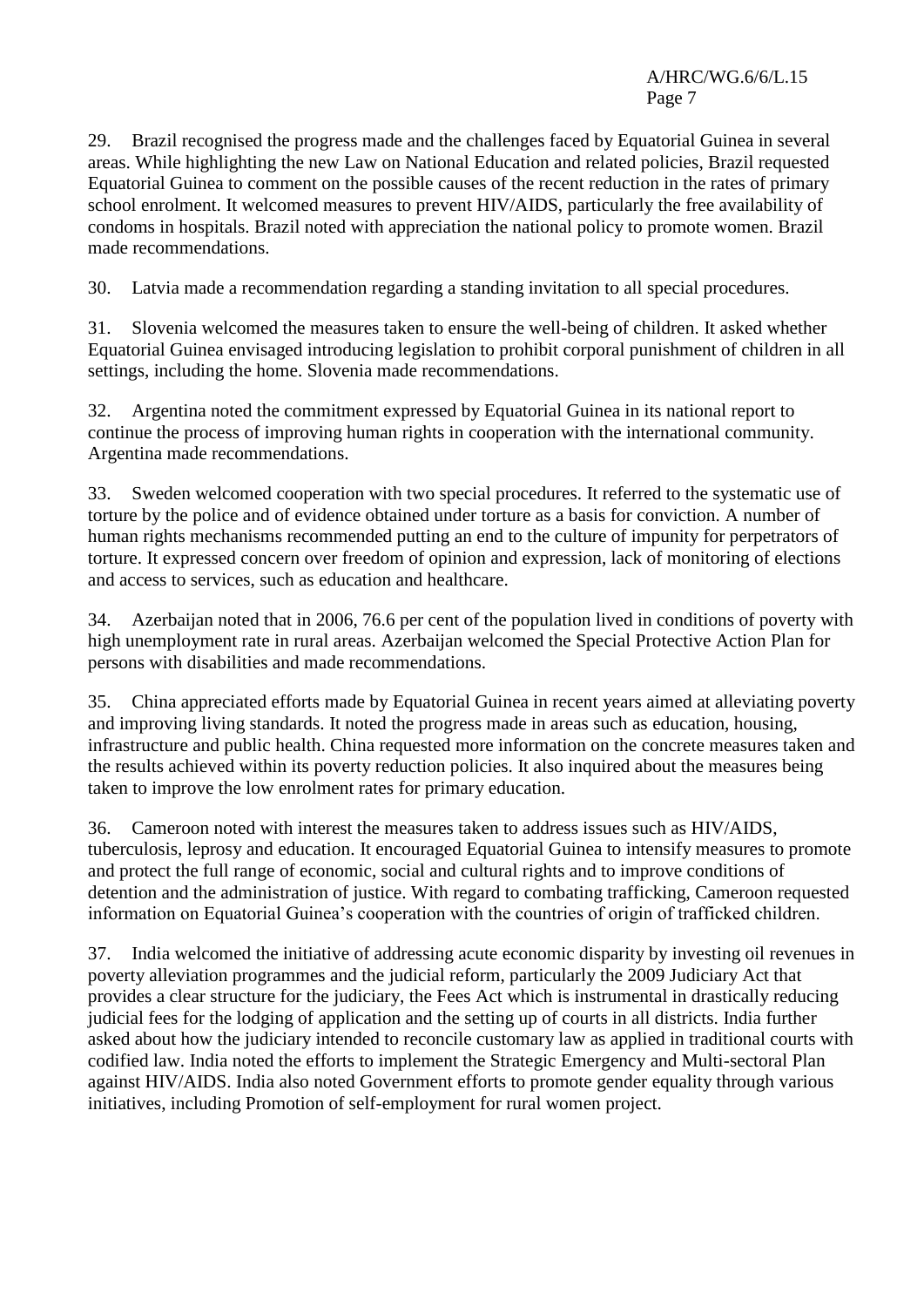38. Burkina Faso welcomed Equatorial Guinea's efforts to guarantee the effective enjoyment of the social and economic rights if its people. In the area of health, it noted that Equatorial Guinea has established a programme to eradicate malaria within five years and that the results appear satisfactory. It indicated that it was necessary for this programme to be continued and intensified in order to reduce the mortality rate due to malaria. Burkina Faso welcomed efforts to overcome obstacles to the education of girls. Burkina Faso made a recommendation.

39. Republic of the Congo stated that reforms in urban planning and infrastructure are of interest as they play a role in improving living conditions and ensuring the full enjoyment of economic, social and cultural rights. It commended the adoption of a national plan for the development of education, effective until 2015. It indicated that the determination to combat child abuse and discrimination against women should be supported, and inquired whether there were any laws prohibiting forced and early marriages.

40. The Republic of Korea asked about follow-up measures taken or to be taken to address the issues raised by the Special Rapporteur on Torture in 2008 and the Working Group on Arbitrary detention in 2007, particularly about the measures against torture perpetrated by law enforcement officials, practices of secrete detention and unlawful military jurisdiction over civilians. It acknowledged serious efforts to protect women's rights, and welcomed the recent measures for minimum wage equality in all private sectors as a meaningful step to promote women's economic and social rights. It made recommendations.

41. Norway indicated that effective cooperation with the United Nations human rights machinery is fundamental for the improvement of human rights. Noting that the active participation of civil society is essential to a meaningful UPR process, Norway inquired how it had been included in the reporting process and how it would be included in the follow-up. Norway stated that human rights defenders play an important role in fostering a culture of human rights and expressed concern about the vulnerable situation of human rights defenders and journalists defending human rights. Norway made recommendations.

42. Libyan Arab Jamahiriya noted with interest achievements in the right to education, in particular the 2003 national strategy for education for all, the reform of the national education system at all levels, the scholarships program, training of teachers and the importance given to schools for persons with disabilities. It noted that there are challenges with regards to the enrolment of girls in schools and considered that the building of schools in rural areas, the building of roads and the improvement of the living conditions could help alleviate these challenges. It made a recommendation.

43. South Africa praised the adoption of the Constitution, the 2009 Judiciary Act and numerous strategies developed and being implemented to contribute towards the practical and full enjoyment of economic, social and cultural rights. It noted areas of concern, requesting clarification on: the success rate of the national plan for the reduction of poverty and challenges impeding effective implementation thereof; allegations of torture and arbitrary detentions particularly by the military; and the measures taken to strengthen measures aimed at increasing enrolment rates in primary and basic education, particularly for girls, and to raise awareness among parents about the value of early childhood education. It made recommendations.

44. Morocco appreciated the sincere commitment to human rights and the dynamic of openness and democratisation to strengthen the rule of law and affirm the role of constitutional institutions in the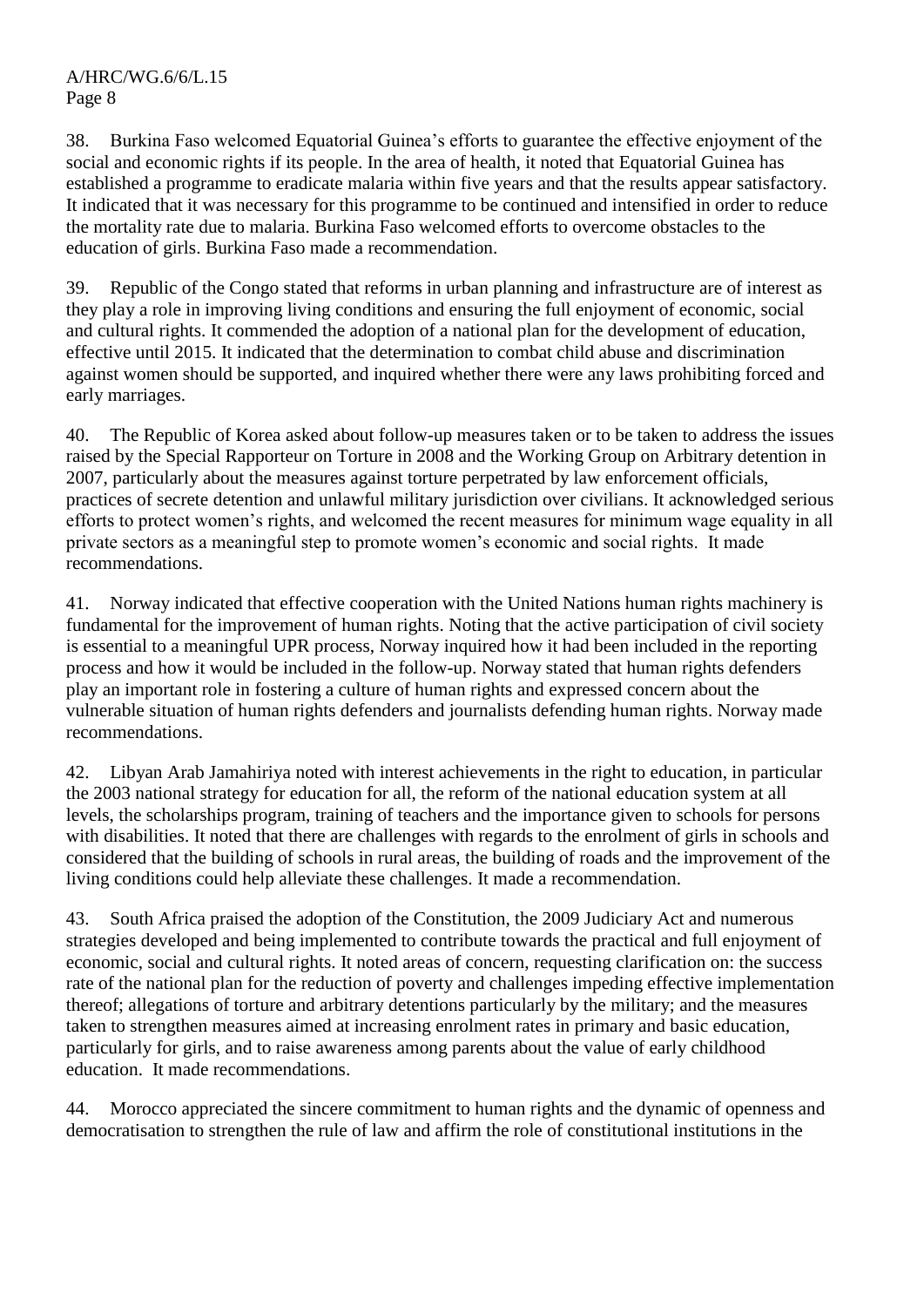promotion of good governance. It was pleased about efforts to consolidate a climate of peace and solidarity between the different social and cultural groups, strengthened by respect of local specificities. Morocco expressed interest in efforts in the areas of work, health, education, infrastructure, housing, protection of vulnerable groups and dissemination of a human rights culture and asked about the government plans and expectations of assistance by the international community in this regard. Morocco made a recommendation.

45. Gabon noted the "PRAMUR" self-employment project, which seeks to improve the income of women in rural areas. In relation to children's rights, Gabon indicated that Equatorial Guinea has reinforced its policy on the protection of children from all forms of abuse, particularly trafficking. It expressed appreciation that Equatorial Guinea has set up a programme for the education of adult women, with a view to progressively eliminating, in all sectors, inequalities due to illiteracy. Gabon made a recommendation.

46. Switzerland welcomed the Law on the prevention and punishment of torture asking about the measures to implement it. It deplored the systemic use of torture to extract confessions. Switzerland expressed concern about reports of bad conditions in detention facilities, particularly those under the supervision of the military authorities. Switzerland expressed concern about reports of the lack of the independent judiciary, corruption, arbitrary detentions, secret detentions, and lack of clear distinction in the various security bodies, which were militarized and exercised effective control on the judiciary, as well as about the prevailing near total impunity. Switzerland made recommendations.

47. Uruguay referred to concerns at the lack of access to adequate healthcare services for women and girls including pre and postnatal care, access to information on family planning, particularly in rural areas and the alarming teenage pregnancy rates. It asked about measures taken in these areas. Uruguay recognized the Law on Education (1995), which provided for free and compulsory primary education. However, it noted that literacy and enrolment rates were still unsatisfactory. Uruguay made recommendations.

48. Angola noted the 2006 Law designed to end state monopoly in the field of education and professional training, which led to the creation of a number of important private institutions in the primary and secondary schools, asking about the mechanism used to control the legitimacy of these private education institutions. Angola welcomed Government efforts for the promotion of women and gender equality. Angola noted that despite progress, the socio-economic situation of women remained concerning, and there was less women in the education system. Angola made recommendations.

49. Portugal welcomed efforts to cooperate with United Nations Special Procedures, namely the visits of the Special Rapporteur on torture and other cruel, inhuman or degrading treatment or punishment and the Working Group on Arbitrary Detention. It noted that education is not only an imperative in its own right but is also a means to the enjoyment of other human rights. Portugal made recommendations.

50. Ghana applauded the surpassing efforts in the fight against AIDS, tuberculosis and other diseases. It referred to concerns about the non existence of a properly functioning justice system and the resulting absence of the rule of law, which encourage a culture of impunity and to the practice of secret detention. Ghana noted the recent strong economic growth and encouraged the government to establish an institutional framework for the redistribution of wealth. It welcomed Equatorial Guinea's firm will to continue improving human rights. Ghana made recommendations.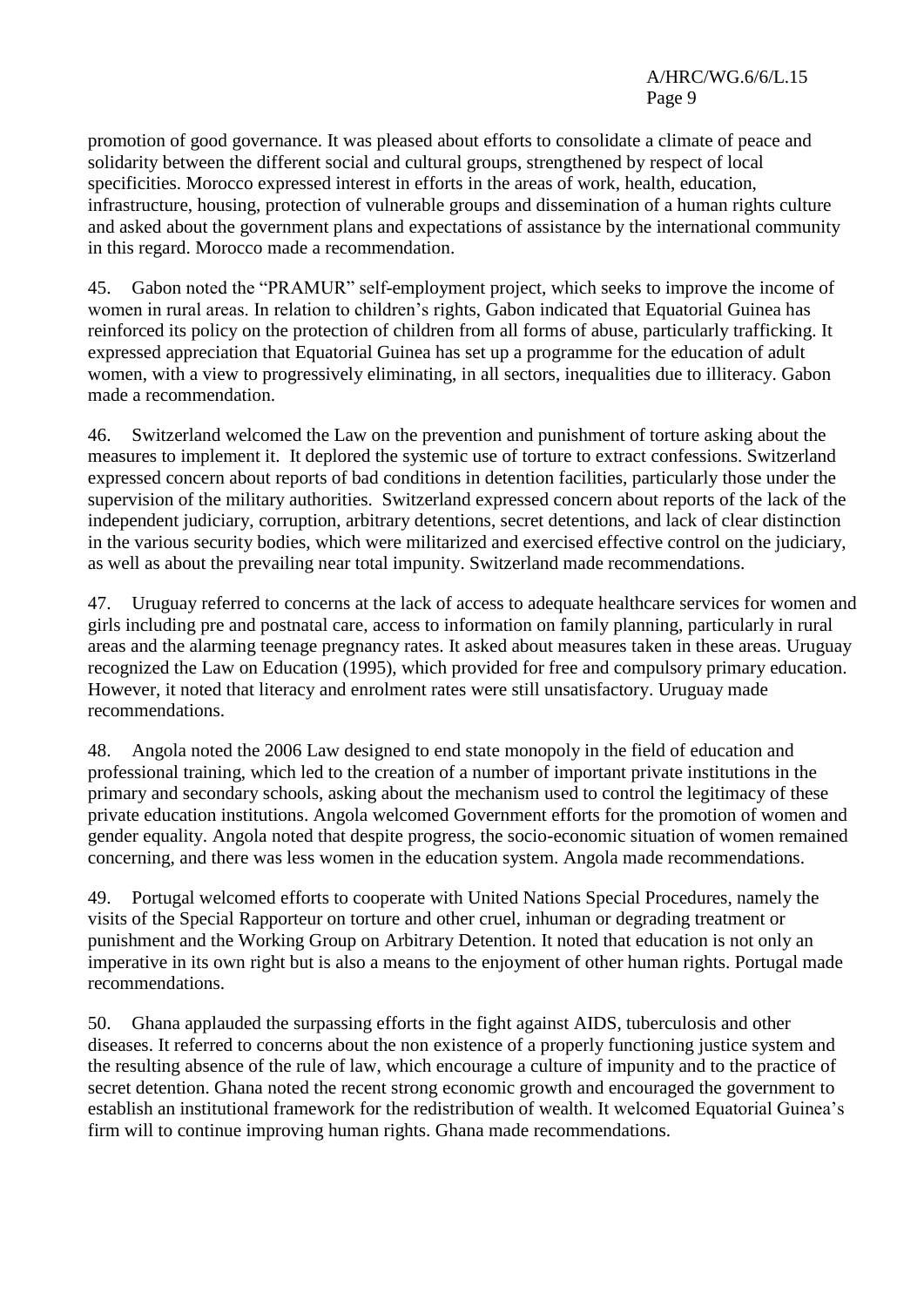51. Sudan welcomed measures in the health sector, in particular the surpassing of the targets of the Abuja Declaration and Framework for Action for the fight against AIDS, tuberculosis and other diseases. It appreciated the ratification of a number of the ILO conventions and its continued cooperation with the UN's human rights system. Sudan made recommendations.

52. The delegation responded to questions asked by different delegations. It noted the promulgation of Law N.6/2006 on the Prevention and sanction of Torture and stressed that for the implementation of this Law, the Government has undertaken awareness raising actions for the public order forces, state security forces, judges and for all involved sectors. It added that the application of this Law is bearing its fruits because there have been a number of condemnations.

53. The delegation indicated that since the Freedom Coup, the Government has been inviting the United Nations special rapporteurs on human rights to visit the country, and has, at all times, offered its cooperation in order to facilitate their missions, which showed the political will of the Government to improve the human rights situation in the country.

54. Regarding efforts to solve the phenomenon of child labour, the delegation referred to the promulgation of Law N. 2/2004 from January 4th on the General Labour Laws, which regulates Child Labour and prevents people younger than 14 years from working. Was also promulgated the Law N. 1/2004 from September 14th on the illegal traffic of migrants and trafficking in persons, which sanction Child Labour and parental abuse of the child. In application of this disposition, the Interior Ministry had issued a ministerial Order prohibiting street selling by children and instructing relevant authorities to strictly implement the laws, particularly the Law on illegal trafficking of Migrants. The Government has also carried out seminars through the Ministry of Justice and Worship for all people involved in the issue so that they are aware of the legislation in force.

55. According to the delegation, the Government, in its ambitious development plan "Guinea Equatorial Horizon 2020", has established priorities in the area of Human Rights which fully foresee cooperation, including through training of human resources, empowering of public agents and public services, awareness raising at all levels on Human Rights, particularly on the rights of Women, Children and other vulnerable groups, participation of civil society in training programs about Human rights, introduction of the concept of Human Rights values and ethic in the programs of primary, secondary and higher education. The delegation reiterated the willingness to continue developing the human rights process, counting on international cooperation.

56. The delegation highlighted among measures adopted by the Government the following:

- In education, it reformed in 2006 the Law of 1995 on General education, a reform which aimed at ending the state monopoly in education and to develop education at all levels;
- In 2003, the educational plan was passed for the promotion and schooling of the girl child, sexual education, material education of the population and family life, thus offering equal opportunity for boys and girls to access education;
- Through the Ministry of Social Affairs and Promotion of Women, a program to promote literacy among women, girls and female adolescents, on the national level, has been implemented, with the active support of the Cuban cooperation;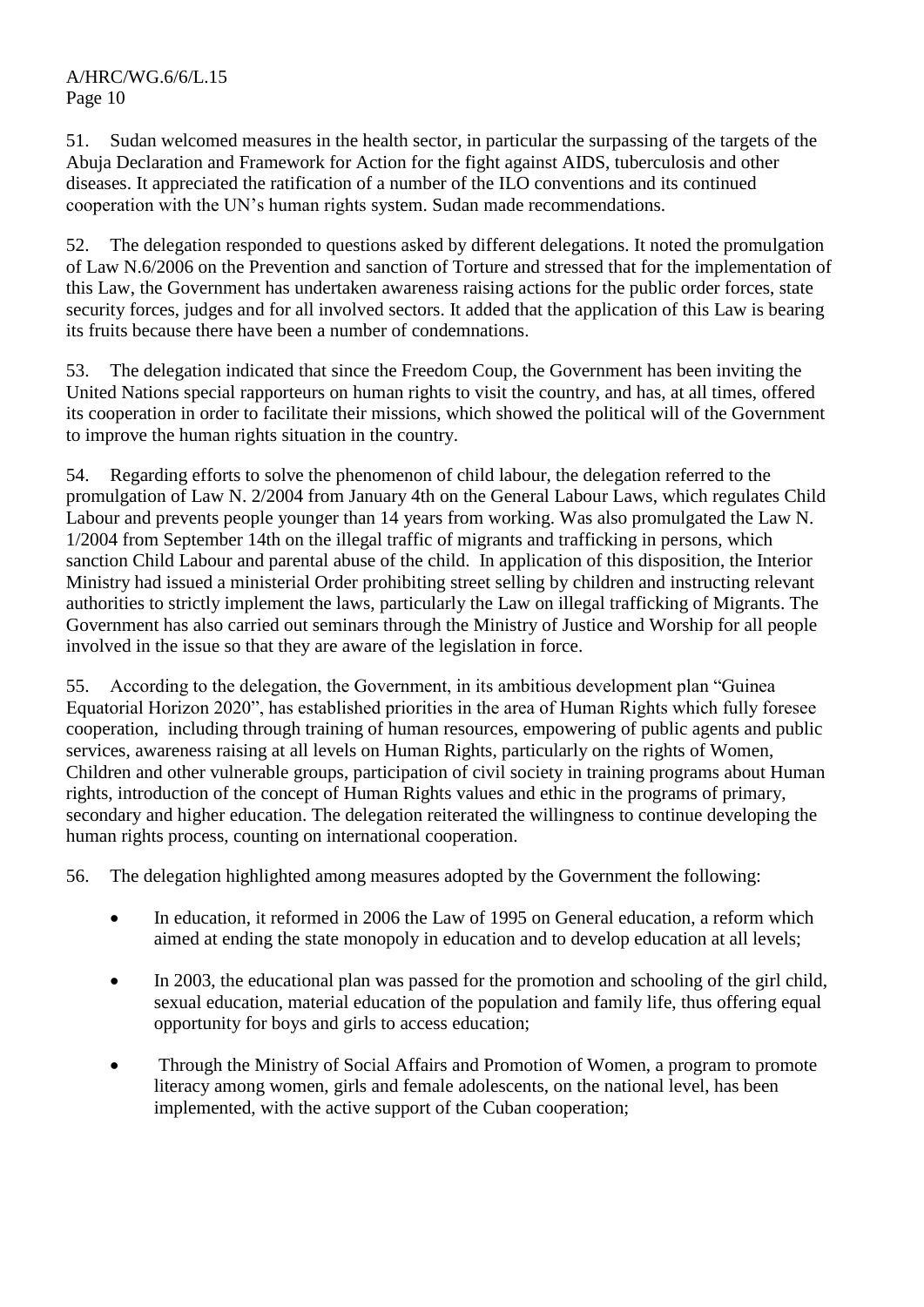- On access to land property, there is the Project of Self-employment of Rural Women (PRAMUR) which started its first phase in 2001 with the technical and financial support of the Canadian Cooperation. The second phase, which started in 2007, has been funded though the Social Fund under the technical management of USAID. The funding of this project in 2008 was of 4.500.000 US\$;
- Women participated without any restriction to the decision-making process, both at family level and public life. Nevertheless, in family life, the culture which promotes birth and the patriarchal pattern of relations within the family continued to be some of the reasons why women have very little decision-making power for example in family planning, education of children etc. However, programs are carried out on education, information and communication in order to change these behavioural patterns.

57. Regarding the measures sanctioning domestic violence and implemented policies in this regard, the delegation noted that the Fundamental Law the country, which establishes the rights and liberties of citizens, proclaims in its Article 13, respect for the person, its life, its personal integrity, its dignity and its full material and moral realisation, and indicated, in this regard, that women regardless of their marital status have the same rights and responsibilities as men in all orders of public, private and family life, and as well as in civil, political, economical, social and cultural areas.

58. The delegation mentioned that a criminal code exists and sanctions physical aggression and lesions of people. This code is being reformed, and gender based violence will be considered as an aggravating factor. Also, the Ministry of Social Affairs and Promotion of Women is elaborating a bill which would foresee full protection against gender based violence. Awareness rising as well as training are being brought to all levels in the society, to authorities and the population in general to respect the rights of women, and to eliminate violence against Women. In addition, the delegation stated that in 2009, a reform of the Organic Law of the Judicial Power have been initiated, which articulates more independence and transparency of the jurisdictional bodies in their duties. In this sense, the application of the promulgated laws on torture and respect of human rights will be guaranteed.

59. The delegation indicated that the Government is carrying out intense activities to develop the country, and in order to better distribute wealth, it is improving social infrastructure and is working on the areas of productivity. In addition to efforts by the Government in all sectors, it attached special priority to human development. In this respect, the Fund for Social Development was created in 2005 with the objective to strengthen the implementation of policies to provide basic needs to people, and to achieve human development.

60. The delegation noted that for the elaboration of the national report, there was collaboration with the civil society, for instance ABIFAGE, CANIGE and the National Commission on human rights.

61. Also, the delegation stressed that the Government has a wide program to eliminate some interrogation procedures that agents are using with detainees. Such program includes the promulgation of legal dispositions such as the Law on prevention of Torture and the Law on Habeas Corpus; the Organic Law on Judicial power and the draft Criminal Code. Trainings and seminars are also carried out to Police and National Security Forces.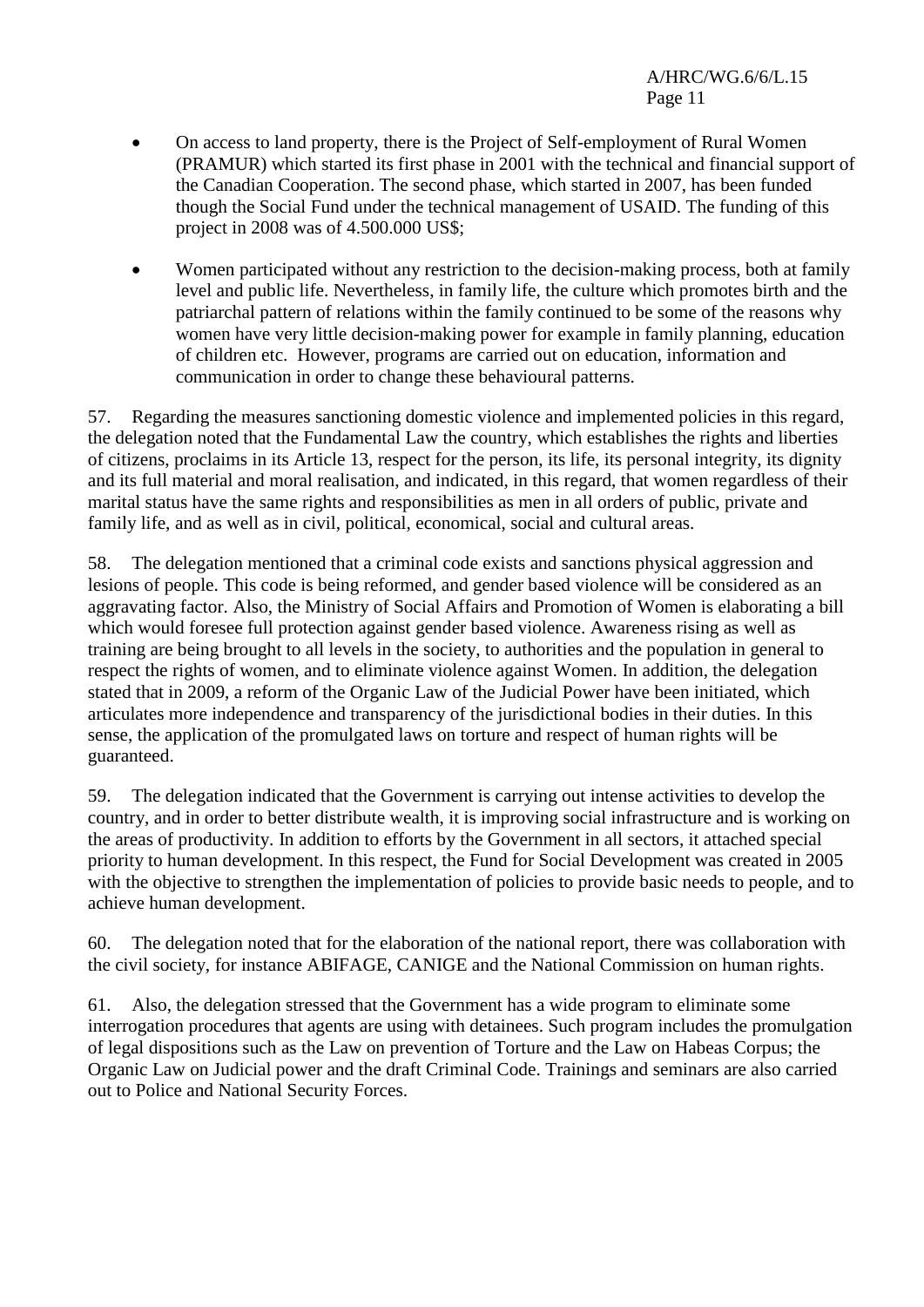62. With regard to the independence of Judicial Power, it is guaranteed in Article 83 of the Constitution and Article 84 of this Constitution states that justice emanates from the people and is administrated on behalf of the Head of State. These two mentioned precepts justify the content of Article 86 which the United Kingdom that asked to be abrogated. This Article expressed that the Head of State is the first Magistrate of the Nation and guarantees jurisdictional independency, as far as justice is administrated on its behalf.

63. Regarding the issue of standing invitation to human rights special procedures, the delegation referred to item 9 of its National report related to the cooperation with the human rights system of the United Nations.

64. The delegation noted that there is a legal framework which regulates the right of free association, assembly as well as the right of people of not being deprived of liberty without a judicial Order. In this sense, the Law N. 5/1995 has been promulgated. This Law regulates the Habeas Corpus procedure that orders the immediate disposal of any person illegally detained before a judicial authority , to hear such person and decide on the legality of arrest and to maintain the arrest or not.

65. The delegation informed that Equatorial Guinea was already party to the Convention against Torture which was ratified on May 22nd 2002. The process of the Protocol ratification is continuing. In addition, the Government is implementing reforms of all the penitentiary institutions in the country. In this framework, the penitentiary facilities of Malabo, Bata, Mongomo and Evinayong have been improved. The Law N. 5/1989, promulgated on October 20th created the Special Corps of Prisons, which main mission is the management and administration of the penitentiary facilities. Specific training on human rights directed at agents of public order and to those in charge of penitentiary institutions is carried out with the cooperation of France and the United States of America.

66. The delegation informed that according to the Constitution, the death penalty can only be imposed for crimes included in the Law. In that sense, it is important to note that a moratorium on the application of death penalty exists, even if this sentence does not apply frequently in the country, and many of those condemned to capital punishment have been reprieved or had their sentences commuted.

67. The delegation noted that the Government continued to carry out various programs and actions that directly or indirectly promote, protect and guarantee human rights and fundamental liberties of its citizens.

68. For the delegation, the Government did not consider that the presentation of the national report on the implementation of human rights and public liberties is undermining its sovereignty, since it committed to treaties and International Conventions. Equatorial Guinea has the political will to realize development and the effective enjoyment of civil, political, social, and cultural rights. The information provided is based on a meticulous examination which has allowed all interlocutors to have an updated and reflective opinion on the national reality.

69. Despite the progress, the Government is aware that a lot still needs to be done, and expressed its strong political will to continue implementing the process of improving human rights, counting always with the cooperation of the international community.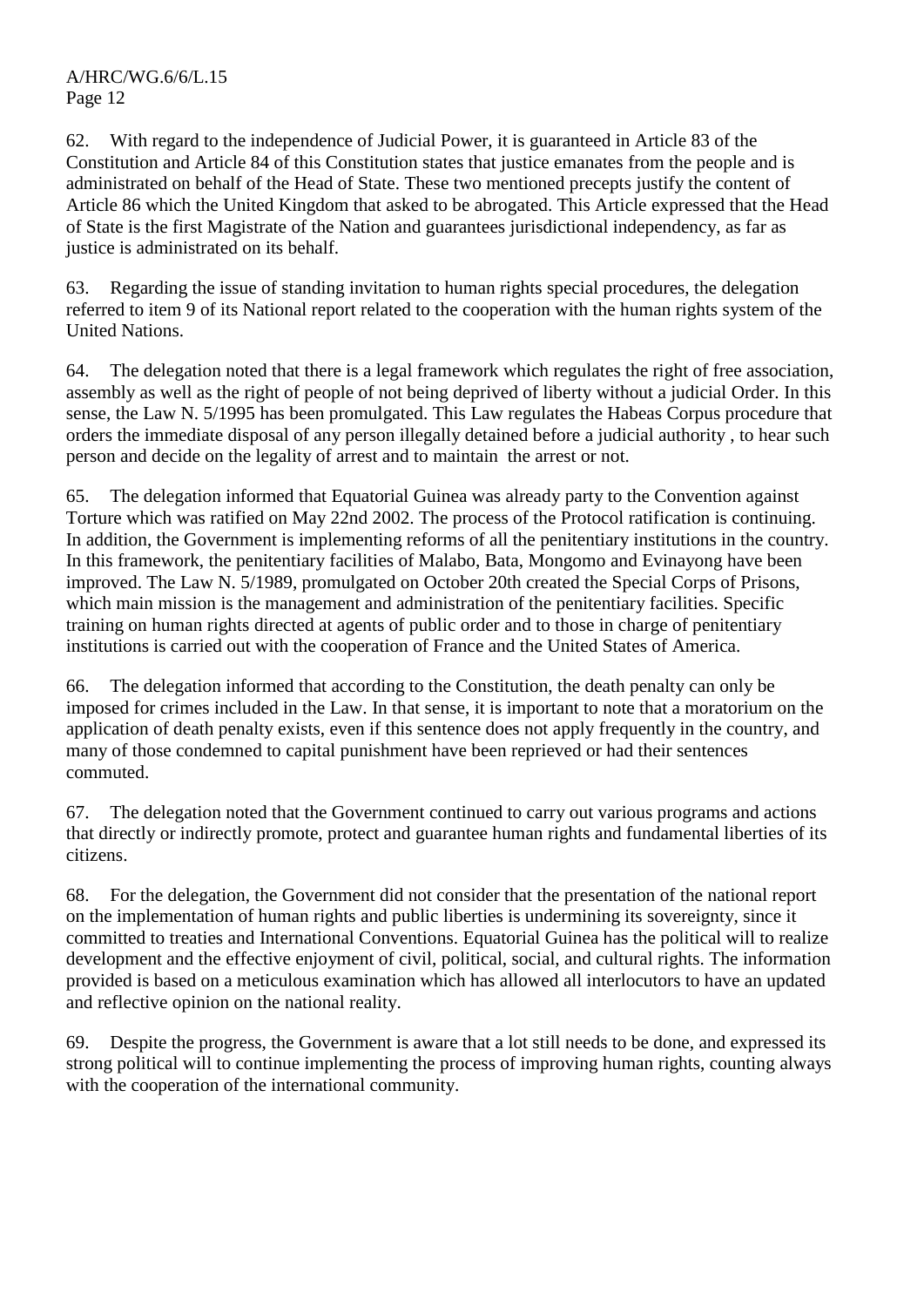#### **II. CONCLUSIONS AND/OR RECOMMENDATIONS**

70. The recommendations formulated during the interactive dialogue and listed below enjoy the support of Equatorial Guinea:

- 1. Consider seriously ratifying the Convention on the Rights of Persons with Disabilities (CRPD); the Optional Protocol to the Convention on the Elimination of Discrimination Against Women (OP-CEDAW) and the Optional Protocol to the Convention on the Rights of the Child on the involvement of children in armed conflict (OP-CRC-AC); (Turkey)
- 2. Accede to and ratify OPCRC-AC (Slovenia);
- 3. Sign and ratify CPRD; (Azerbaijan);
- 4. Sign and ratify the newly adopted Optional Protocol to the International Covenant on Economic, Social and Cultural Rights, allowing individual complaints of alleged violations of these rights to be heard by the Committee on Economic, Social and Cultural Rights (Portugal);
- 5. Accede to the United Nations Convention against Corruption and ensure a proper audit of funds allocated for social services (Australia);
- 6. Ratify the Rome Statute of the International Criminal Court (Chile);
- 7. Strengthen mechanisms for ensuring awareness and implementation of international human rights obligations, including through establishment of human rights educational programmes for police, prison and judicial staff with special attention to protection of human rights of women, children, persons of minority sexual orientation and gender identity, etc. (Czech Republic);
- 8. Strengthen the work of the National Human Rights Commission , particularly in fighting against arbitrary detention (Brazil);
- 9. Establish an effective and inclusive process to follow up on recommendations emerging from the universal periodic review (Norway);
- 10. Undertake measures to strengthen synergy and coordination among the various national institutions responsible for the protection of human rights (Morocco);
- 11. Improve governance and enjoyment of human rights through improved budgetary accountability and work to combat corruption, including by extending the transparency principles of the Extractive Industries Transparency Initiative to its budgetary process (United Kingdom);
- 12. Set up, in consultation with civil society, a clear and transparent fiscal policy for managing oil revenues, which would call for publication of the national budget, identification of foreign bank accounts and verification of Government expenditures(Canada);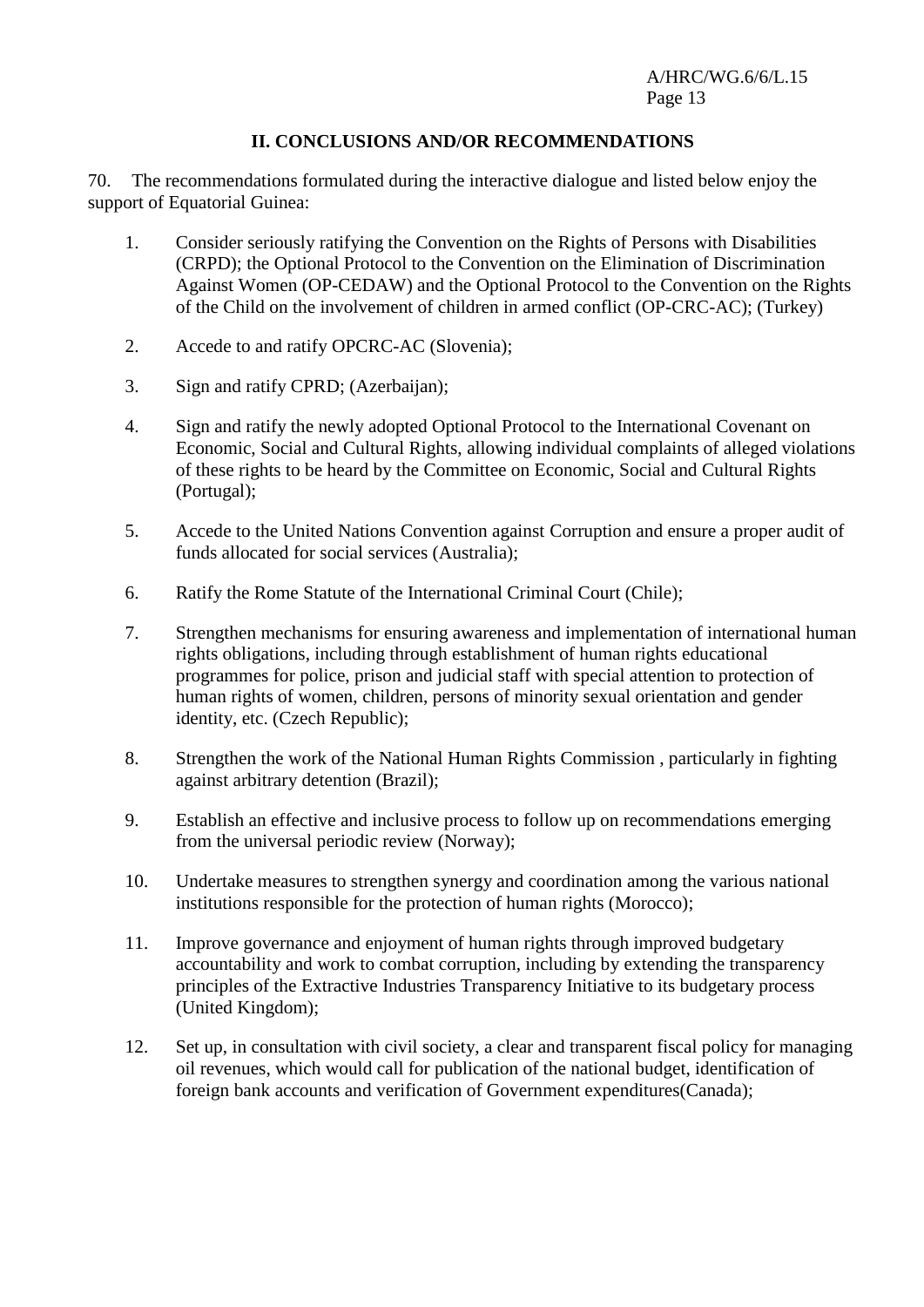- 13. Demand that Government representatives declare their assets as stipulated under the law and in a way that these could be verifiable (Canada);
- 14. Seek international assistance in the area of systematic training of law enforcement officials on their responsibility to protect human rights (Nigeria);
- 15. Strengthen efforts to fulfil obligations under the Convention on the Elimination of All Forms of Discrimination against Women (CEDAW)and the Convention on the Rights of the Child (CRC) (Australia);
- 16. Significantly improve its cooperation with the United Nations treaty bodies by agreeing on timelines for submitting overdue reports and, if need be, identify needs for assistance to that end (Norway);
- 17. Consider the prompt implementation of the recommendations contained in the report of the Special Rapporteur on torture and other cruel, inhuman or degrading treatment or punishment (A/HRC/10/44/Add.1) and the report of the Working Group on Arbitrary Detention (A/HRC/7/4/Add.3) (Argentina);
- 18. Continue relevant campaigns to eliminate old customs undermining the status of girls and construct roads in rural areas connecting schools with residential centres (Turkey);
- 19. Devise plans and strategies, especially for the promotion of gender equality and upholding children's rights (Egypt);
- 20. Strengthen efforts aimed at promoting gender equality, including through educational campaigns, while paying specific attention to the needs of rural women; (South Africa);
- 21. Promote gender equality, increase women's participation in all aspects of society and implement the National Policy for the Advancement of Women (Azerbaijan);
- 22. Tirelessly pursue its policy of promoting the rights of women, in particular by eliminating illiteracy and, if possible, by extending projects like the Promotion of Self-Employment for Rural Women project (PRAMUR) to women in urban areas(Democratic Republic of Congo);
- 23. Address the situation of persisting gender-based discrimination in political, social and economic life, including by eliminating all laws that discriminate against women(Portugal);
- 24. Guarantee the inapplicability of laws and customs which discriminate against women and increase awareness-raising activities in this area (Brazil);
- 25. Ensure the full implementation of the presidential decree forbidding the imprisonment of women for non-payment of dowries on separating from their husbands (Republic of Korea);
- 26. Consider developing a national action plan for children as recommended by CRC (South Africa);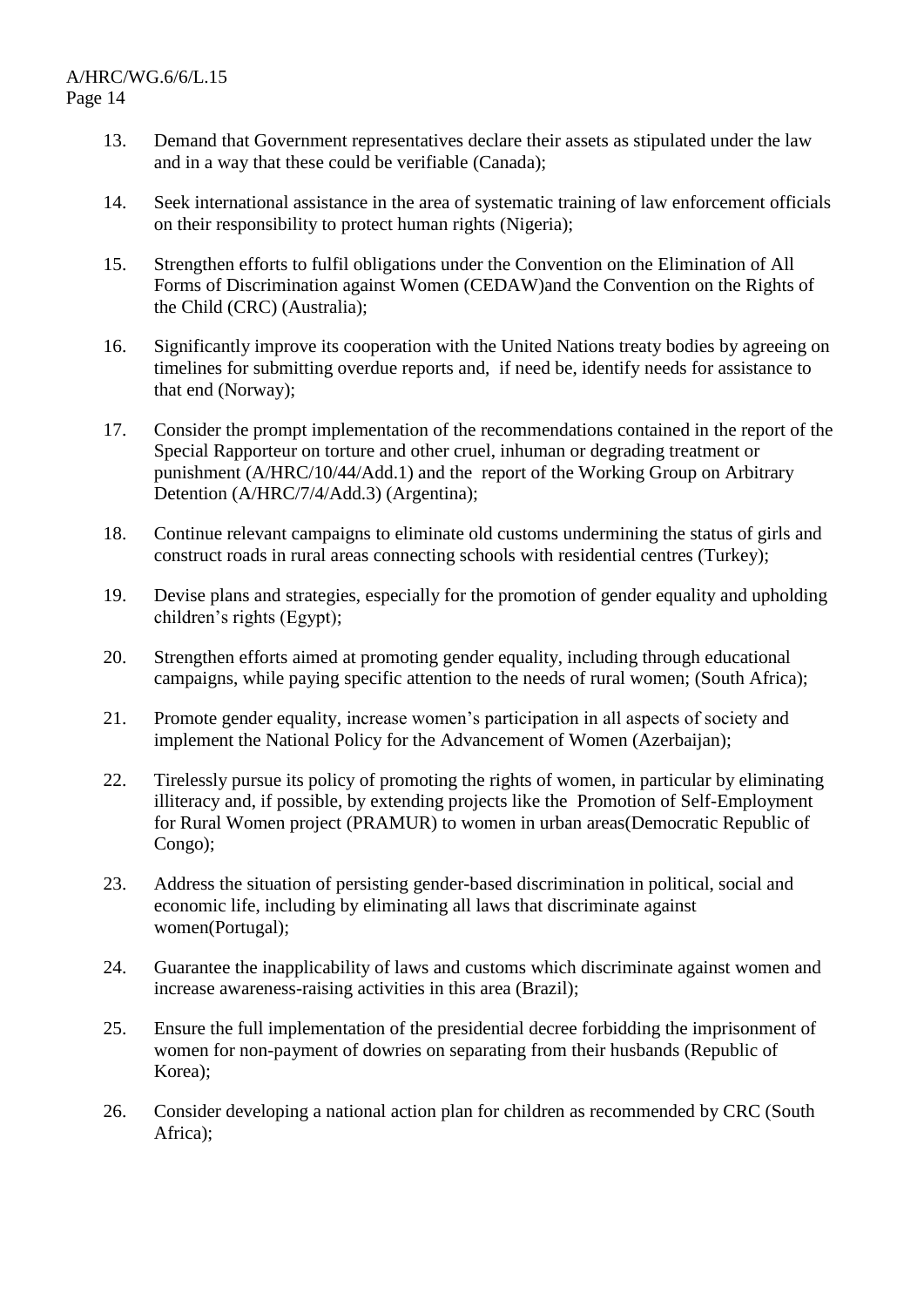- 27. Thoroughly investigate all reports of abductions and introduce a registry of prisoners available to the public (Italy);
- 28. Take the necessary measures to improve conditions of detention, prevent and bring an end to arbitrary arrests and detentions and the practice of secret detention and, in this connection, set up a control mechanism for prisons which is independent and has free access to prisons (France);
- 29. Intensify efforts aimed at putting an end to the practice of secret detention and at reducing the excessive use of power and authority by the security forces (Ghana);
- 30. Make every necessary effort to improve the conditions in detention facilities so that they meet the necessary minimum conditions of habitability (Germany);
- 31. Improve conditions in detention facilities and prisons so that they meet international standards (Czech Republic);
- 32. Increase its efforts to improve conditions in detention facilities (Azerbaijan);
- 33. Improve detention conditions by providing food, water and sanitary installations as well as by reducing prison overcrowding (Switzerland);
- 34. End the torture and other mistreatment of detainees; to this end, allow unimpeded access by independent human rights monitors to all detention facilities; guarantee lawyers free access to police stations and prisons; revise the current application procedures for habeas corpus in order to end arbitrary detention; provide comprehensive human rights training for its security forces; engage an independent monitor to measure the effectiveness of such training; effectively implement legislation that prohibits torture and cruel and degrading treatment; investigate and enforce strict penalties to those who violate the rights of prisoners; provide safe recourse and reparations for those who have suffered cruel or degrading treatment; disallow any confessions obtained through the use of torture; adopt a viable action plan to address the urgent need for comprehensive reform in the penal, law enforcement and judicial systems (United States);
- 35. Implement Law 6/2006 to ensure that all allegations of torture are properly investigated and those responsible are held accountable (United Kingdom);
- 36. Fully implement the Law 6/2006 on the prevention and punishment of torture, immediately investigate complaints of torture and ill-treatment, and initiate appropriate penal procedures against those responsible (Spain);
- 37. Ensure, in addition to the full implementation of the Law 6/2006, that no statements or confessions obtained under torture are admitted as evidence (Switzerland);
- 38. Investigate allegations of torture without delay and hold the perpetrators of such violations accountable (Canada);
- 39. Have competent bodies investigate all pending complaints about torture and enforced or involuntary disappearance and bring the perpetrators to trial (Chile);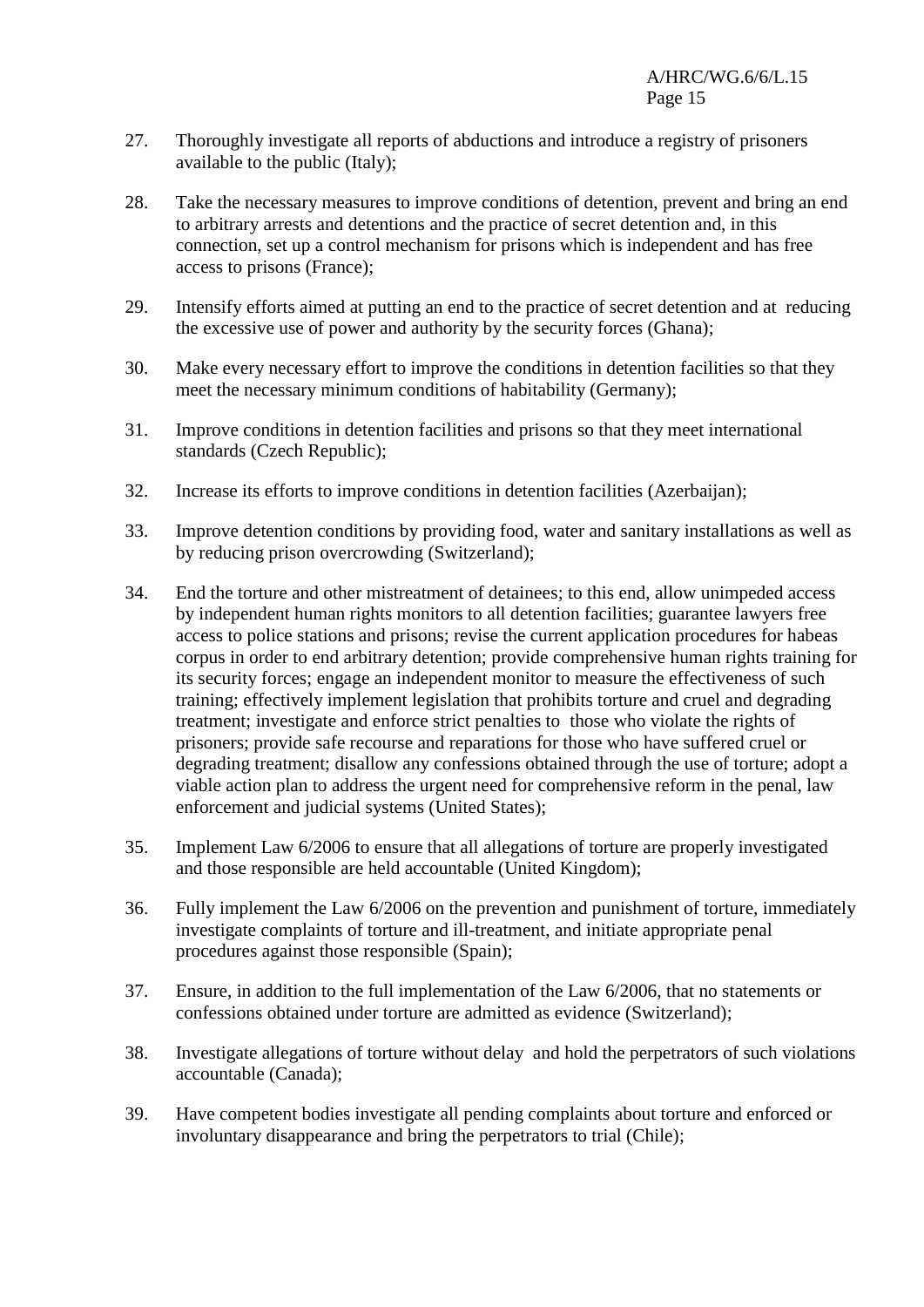- 40. Take measures to put an end to the culture of impunity of perpetrators of torture and illtreatment and take among others concrete steps to reform the justice system to guarantee its independence and to promptly investigate allegations of torture and ill-treatment and bring criminal proceedings against those responsible (Netherlands);
- 41. Enact legislation on domestic violence and legislation concerning all forms of sexual abuse to ensure that violence against women and girls constitutes a criminal offence (Netherlands);
- 42. Adopt further measures to ensure accountability of the police for their proper, sensitive and effective conduct in cases of violence against women and to ensure better accessibility to protected housing for victims of domestic violence (Czech Republic);
- 43. In line with a previous recommendation of CRC, design and implement comprehensive strategies and policies to prevent and combat economic exploitation of children and to undertake awareness-raising campaigns in this respect (Germany);
- 44. Continue its efforts aimed at fighting trafficking in persons and, in particular, the trafficking and exploitation of children (Egypt);
- 45. Set up appropriate protection mechanisms to eradicate child exploitation and hold the perpetrators of trafficking and abuse accountable (Canada);
- 46. Take further measures to prevent the trafficking of children (Netherlands);
- 47. Intensify efforts to provide assistance for child victims of trafficking (Sudan);
- 48. Guarantee the independence of the judiciary, including through legislative measures (France);
- 49. Take effective measures to establish a functioning justice system with an independent judiciary and work to end the culture of impunity for perpetrators of torture and illtreatment (Ghana);
- 50. Establish through legislation an independent judiciary and bring the legal framework that governs the organization, functioning and competence of military tribunals into conformity with international principles (Switzerland);
- 51. Strengthen existing measures to guarantee the adequate functioning of the penitentiary system, including training of personnel, effective separation of executive and judicial powers, establishment of mechanisms for accountability and separation of the civil and military systems of administration of justice (Mexico);
- 52. Undertake a comprehensive reform of the institutions and judicial systems, including revision of the national criminal law and reform of the judiciary, with a view to complying with the international instruments to which it is a State party, including the International Covenant on Civil and Political Rights (ICCPR) (Sweden);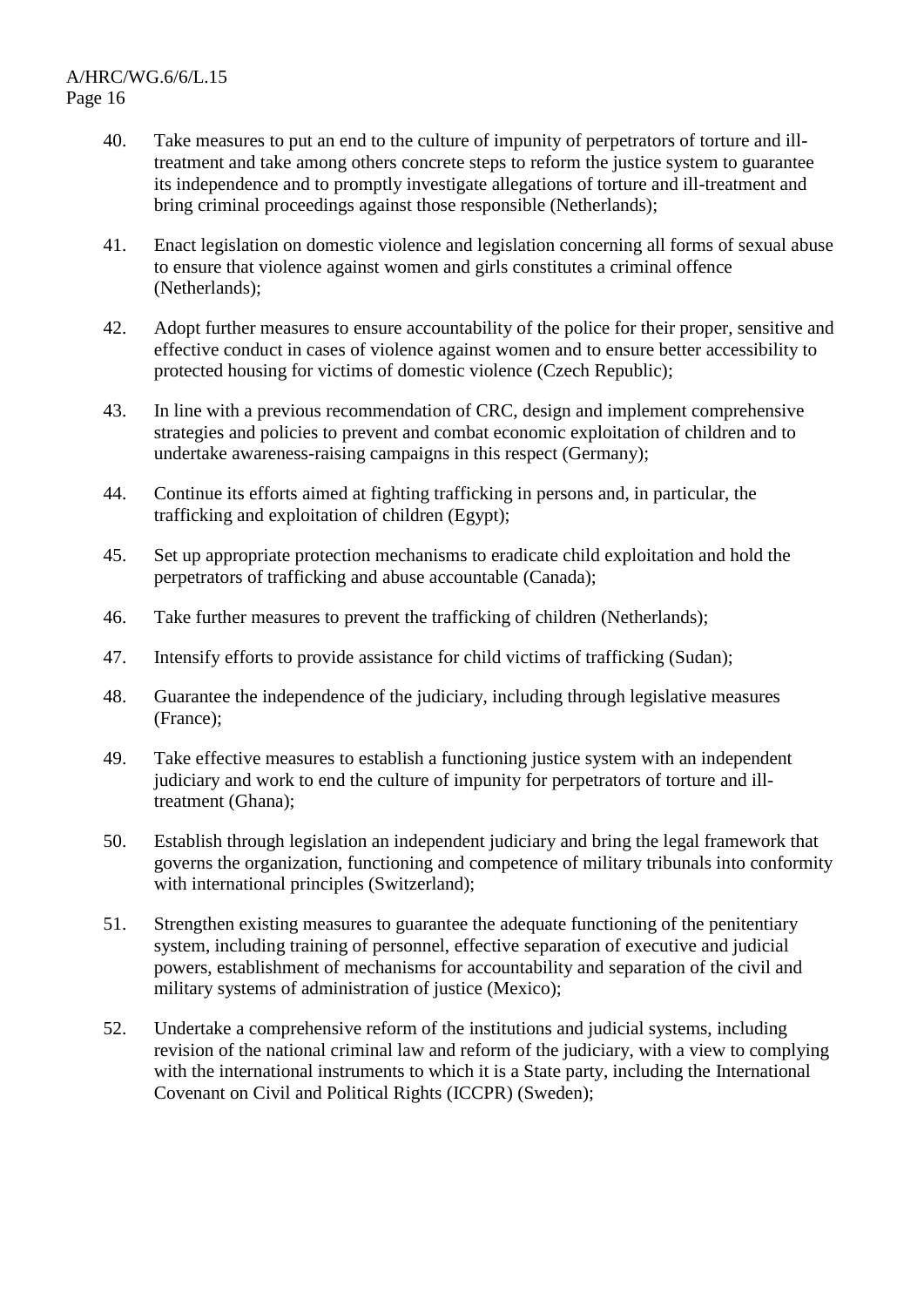- 53. Maintain its policy with regard to access to justice and envisage setting up a justice system for minors (Algeria);
- 54. Take necessary measures to ensure that law enforcement officials receive the necessary training (Turkey);
- 55. Respect the right of the opposition members to travel freely, to hold meetings, to express their views and to have access to the media without discrimination (Canada);
- 56. Respect and promote the right to freedom of expression, association and assembly, create an enabling environment for the establishment and operation of non-governmental organizations and media and remove all legal administrative and procedural obstacles which prevent this (Netherlands);
- 57. Promote political dialogue with all sectors of society, including civil society, with a view to enhancing the contribution of these sectors to the development process (Ghana);
- 58. Promote the establishment of a legal framework in accordance with international human rights obligations that would allow the development of pluralistic, free and independent media, and free access to information, including to foreign media (Spain);
- 59. Promote the establishment of pluralistic, free and independent media and ensure the protection of and respect for the independence of the press and freedom of opinion and expression of journalists; (Switzerland)
- 60. Continue its efforts for the promotion of the role of women within the Government and elected bodies (Algeria);
- 61. Devote an adequate share of the national budget to social policies, prioritizing measures that improve access to food, health, education, housing, water and sanitation, especially for the most vulnerable (Italy);
- 62. Increase the level of social investment in accordance with the Extractive Industries Transparency Initiative with a view to guaranteeing the progressive realization of economic, social and cultural rights by establishing priorities to eradicate poverty and guaranteeing access to basic social necessities (Spain);
- 63. Pave the way for implementation of the Extractive Industries Transparency Initiative involving all groups of society (Norway);
- 64. Progressively implement economic, social and cultural rights, notably by ensuring the appropriate level of social expenditures (Angola);
- 65. Progressively realize economic and social rights and fulfil its obligation to dedicate maximum available resources to addressing the basic economic and social needs of its population (Portugal);
- 66. Establish a unified national policy to reduce poverty (Brazil);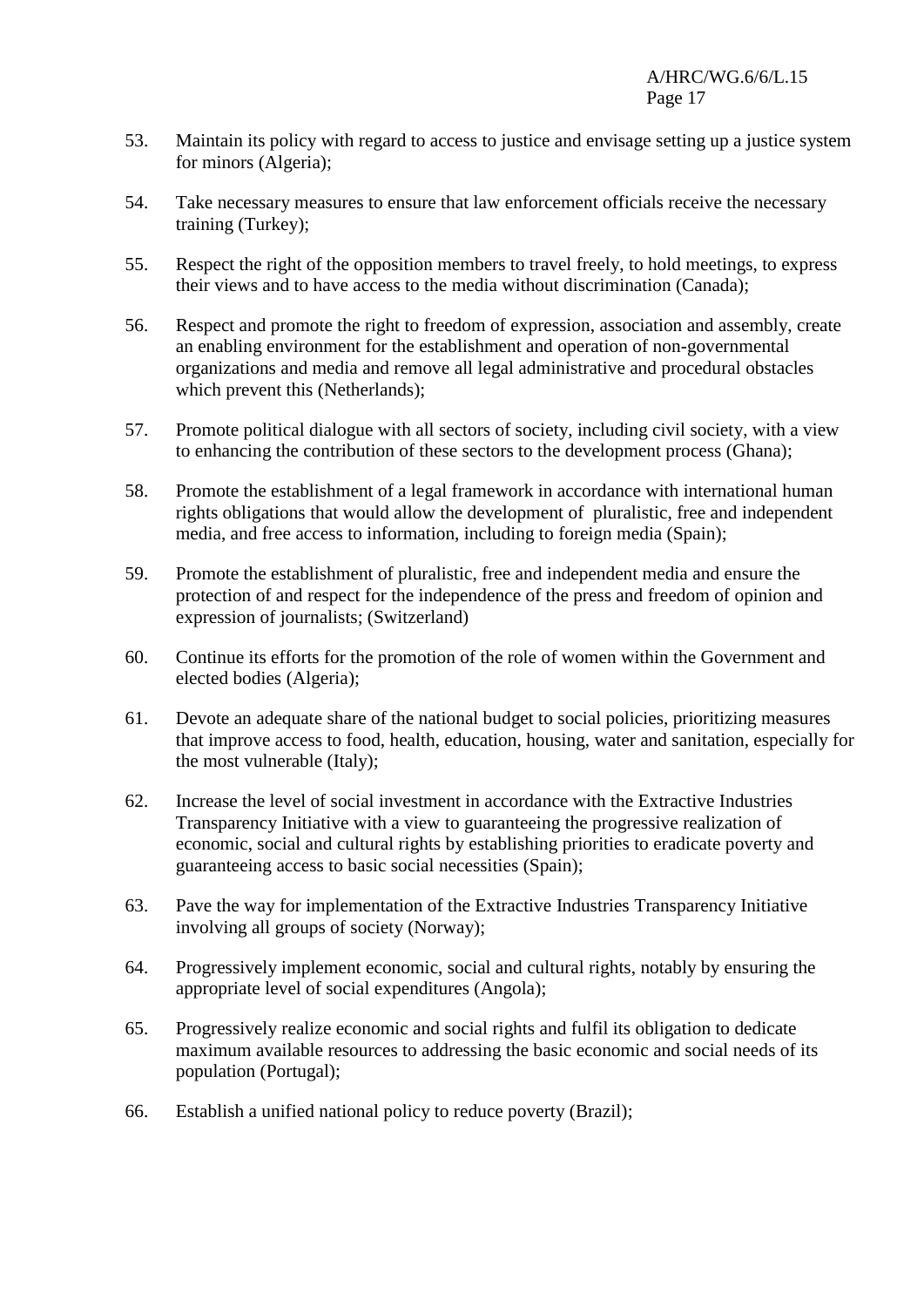- 67. Implement the national plan with a number of guidelines on economic and social policy in order to reduce poverty and improve living conditions of the population in the country(Azerbaijan);
- 68. Strengthen measures aimed at poverty eradication (South Africa);
- 69. Continue implementing the national strategy for combating poverty and seek the necessary assistance in this regard (Sudan);
- 70. Allocate necessary resources to the education and health sectors in order to achieve the Millennium Development Goals, reaching at a minimum the regional average level of investment in these sectors, while ensuring data collection that allows progress to be measured; (Canada)
- 71. Continue to strengthen its efforts aimed at economic development, with particular emphasis on improvement of social infrastructure for service provision (South Africa);
- 72. Allocate necessary resources for the full realization of the rights under the International Covenant on Economic, Social and Cultural Rights (ICESCR), with a view to strengthening poverty reduction programmes and guaranteeing adequate access to health and education (Mexico);
- 73. Adopt measures and programmes to reduce the rates of maternal and infant mortality and of chronic child malnutrition (Chile);
- 74. Ensure that public hospitals and other health-care facilities and services are both affordable and accessible, in particular making provision for child maternal health services and for the prevention and treatment of preventable diseases; (Portugal)
- 75. Take further efforts to raise awareness of and increase access to health service facilities and medical assistance and to make family planning information available to women and girls, including in rural areas, taking into account in this regard, among others, the recommendations of the Committee on the Elimination of Discrimination against Women (Netherlands);
- 76. Increase access to health-care services and medical assistance for women and children and make information on family planning available to them, especially in rural areas (Uruguay);
- 77. Ensure equal opportunities in the labour market, particularly by promoting access to work for the various social groups (Angola);
- 78. Pursue its efforts in the in the field of education in order to fulfil the Millennium Development Goals and consolidate the national plan of education for all (Algeria);
- 79. Prioritize efforts to comply with the commitment to guarantee free primary education, particularly taking into account that primary education presently receives one of the lowest levels of State investment in the region (Spain);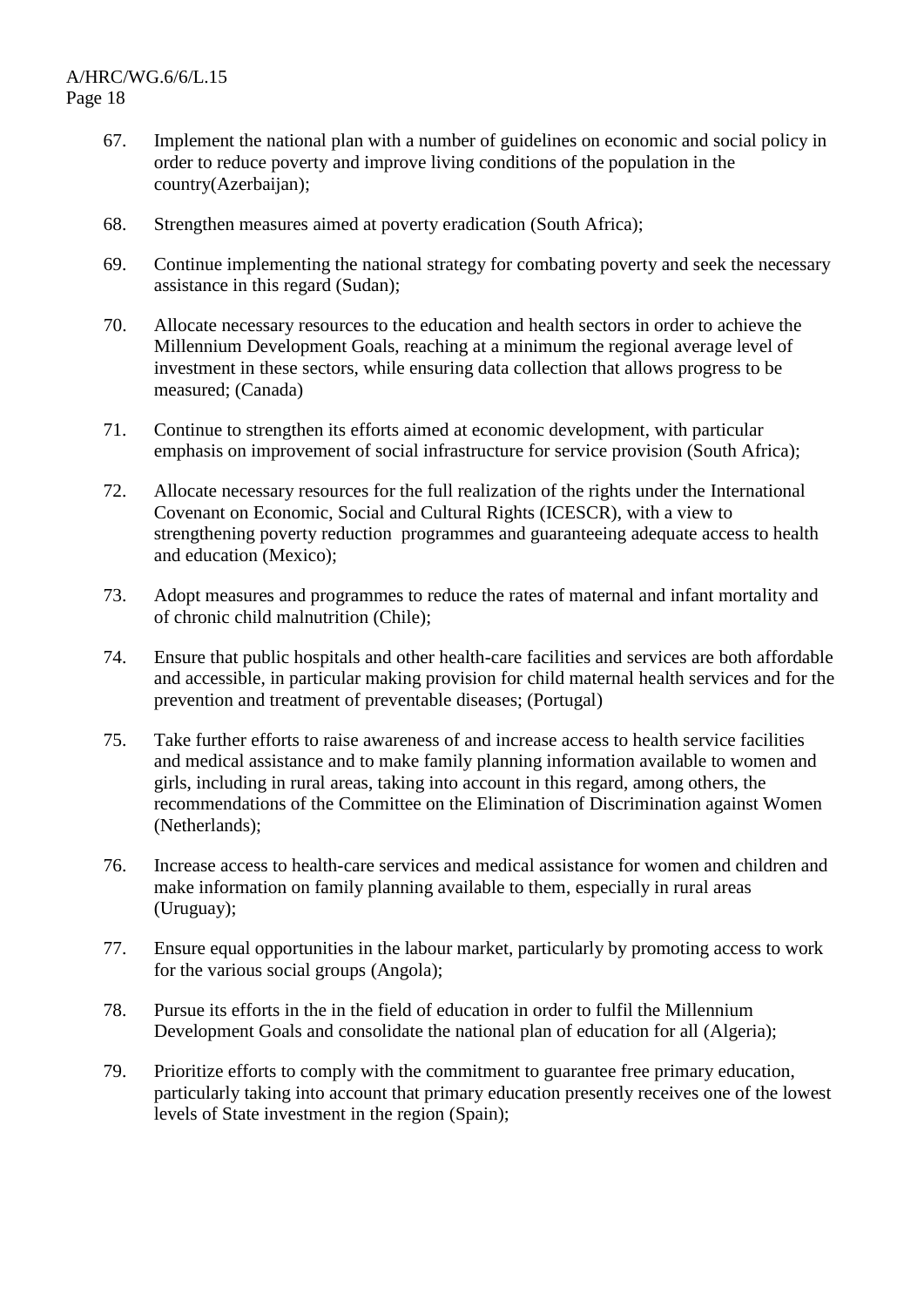- 80. Continue its awareness-raising measures to improve the poor rate of schooling for girls and their access to higher and technical studies (Burkina Faso);
- 81. Continue to face and challenge the obstacles facing the schooling of girls and make use of technical assistance provided by the United Nations, in particular UNICEF, in order to overcome such obstacles (Libyan Arab Jamahiriya);
- 82. Strengthen strategies for access to primary education, particularly for young girls(Angola);
- 83. Take concrete actions to guarantee the effective realization of free education and make sure that children finish their primary education, while addressing gender disparities in this regard (Uruguay);
- 84. Reinforce its efforts to meet the commitment to ensure free basic education, particularly primary education, and to address gender disparities (Portugal);
- 85. Prohibit or limit detention for reasons of migratory status and establish a specialized institution for migration (Brazil);
- 86. Request technical support from institutions of the United Nations system to help it consolidate, even more than in the past, its policy for the promotion and respect of human rights (Gabon).

71. The following recommendations will be examined by Equatorial Guinea, which will provide responses in due time. The response of Equatorial Guinea to these recommendations will be included in the outcome report adopted by the Human Rights Council at its thirteenth session:

- 1. Sign (United Kingdom) and ratify the Optional Protocol to the Convention against Torture and Other Cruel, Inhuman or Degrading Treatment or Punishment (OP-CAT) (United Kingdom, France, Chile, Czech Republic, Spain, Argentina);
- 2. Accede to (Slovenia)/sign (Sweden) and ratify the Second Optional Protocol to the International Covenant on Civil and Political Rights (Chile, Slovenia, Sweden, Argentina, Spain, and France), Aiming at the Abolition of the Death Penalty (Slovenia, Argentina, France, and Sweden) in all circumstances (France) ;)
- 3. Ratify all pending human rights treaties (Argentina);
- 4. Sign and ratify the core human rights instruments (Azerbaijan);
- 5. Sign and ratify the International Convention for the Protection of All Persons from Enforced Disappearance (CED) (France);
- 6. Consider the possibility of ratifying CED and recognize the competence of the relevant Committee; (Argentina);
- 7. Consider ratifying the International Convention on the Protection of the Rights of All Migrant Workers and Members of their Families (Nigeria);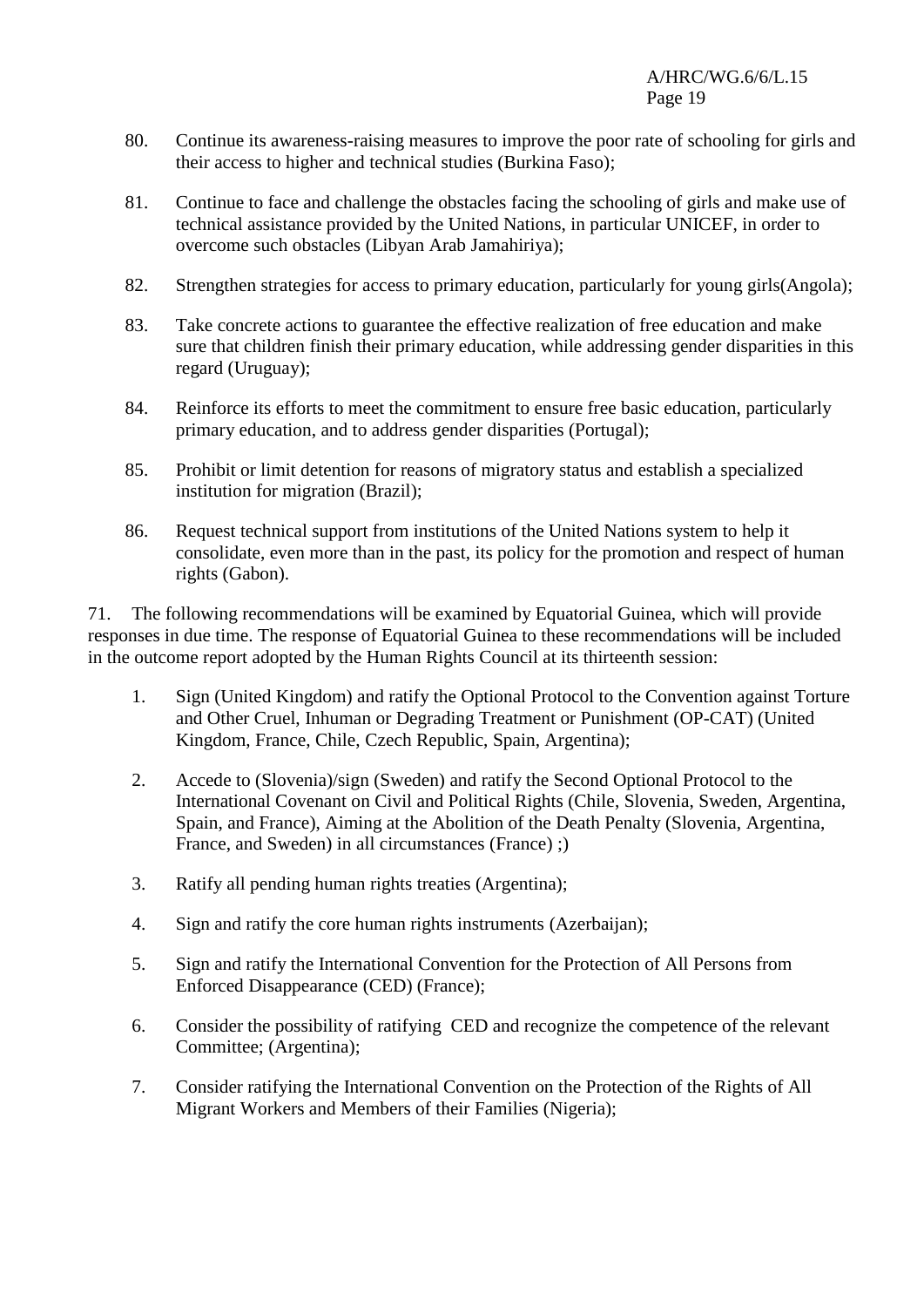- 8. Review the reservations to CAT with a view to eliminating them (Mexico);
- 9. Consider the establishment of a national human rights institution in conformity with the Paris Principles (Egypt);
- 10. Establish national human rights institution in accordance with the Paris Principles (Azerbaijan);
- 11. Extend an open and permanent invitation to the United Nations human rights special procedures mandate-holders (Chile);
- 12. Issue and implement standing invitation to human rights special procedures (Czech Republic);
- 13. Cooperate fully with the United Nations human rights system and consider the issuing of a standing invitation to special procedures (Brazil);
- 14. Consider extending a standing invitation to all special procedures of the Human Rights Council (Latvia);
- 15. Consider issuing a standing invitation to all the special procedures in order to further its collaboration with the United Nations human rights mechanism (Republic of Korea);
- 16. Reconsider its position and abolish the death penalty, if necessary by initially establishing a moratorium on executions in line with General Assembly resolution 63/168 on the moratorium on the use of the death penalty (Slovenia);
- 17. As a transitional measure, implement a moratorium on the application of the death penalty (Argentina);
- 18. Formally establish a moratorium on the death penalty, with a view to abolishing it completely (Sweden);
- 19. Permanently abolish the death penalty (Spain);
- 20. Consider the abolition of the death penalty and accede to the Second Optional Protocol to ICCPR related to the abolition of the death penalty (Azerbaijan);
- 21. Adopt an immediate and effective moratorium on executions (France);
- 22. Consider the establishment of a legal moratorium on the death penalty with a view to abolishing capital punishment (Italy);
- 23. Enable access to military facilities to the Special Rapporteur on the question of torture as requested (Germany);
- 24. Amend its laws and set up a legal framework that respects and promotes freedom of expression in conformity with its international obligations (Canada);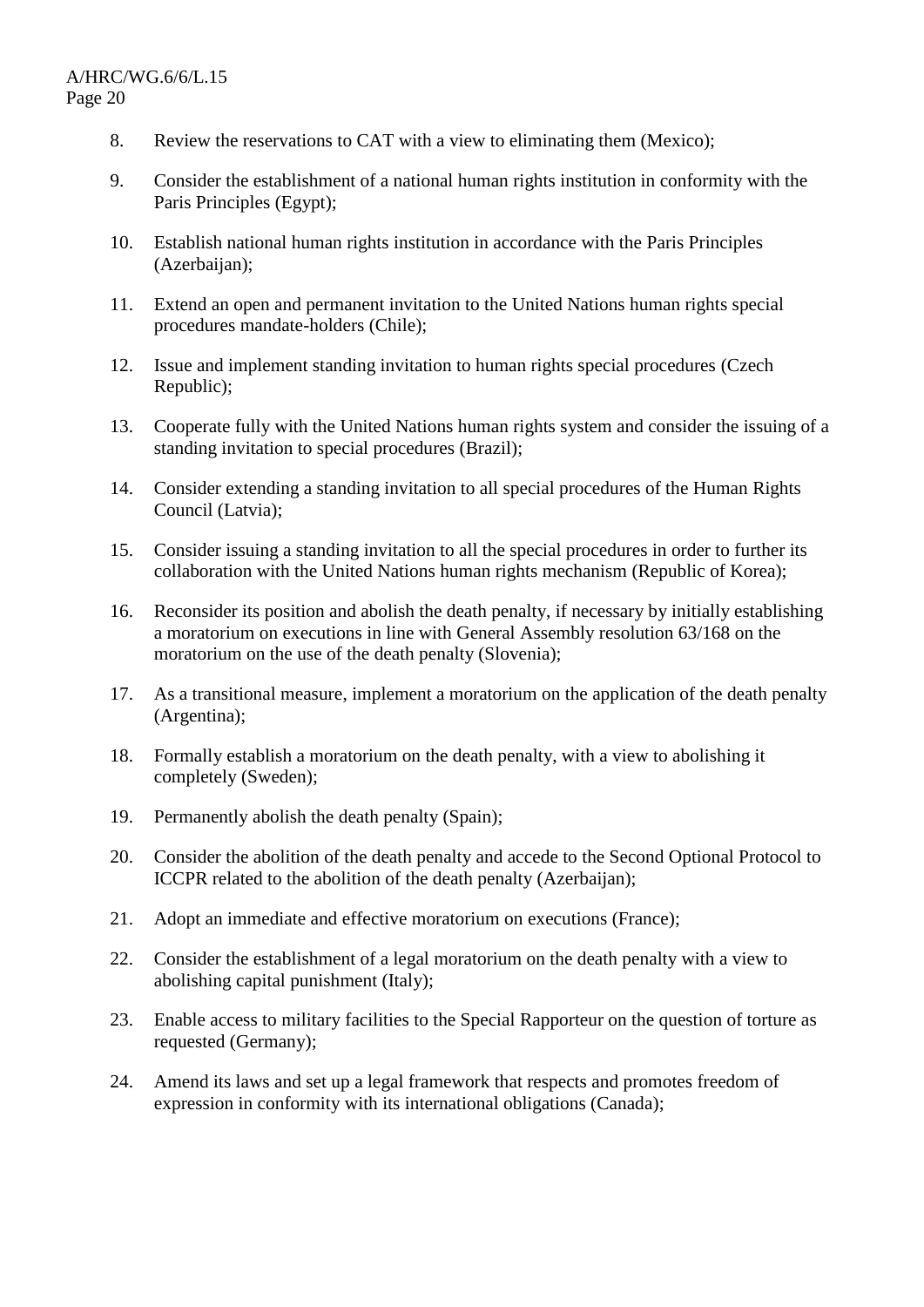- 25. Remove the 1992 provision authorizing government censorship of all publications, and promote pluralistic, free and independent media(United Kingdom);
- 26. Adopt measures to ensure freedom of the press (Chile);
- 27. Effectively disseminate and implement the United Nations declaration on human rights defenders, including through removing onerous registration and reporting requirements and procedures under which local non-governmental organizations must seek approval from and regularly report to the Interior Ministry, as well as provide that ministry with advance notification of any funding from abroad (Norway);
- 28. Cease all forms of forced displacement, in accordance with the Guiding Principles on Internal Displacement of 1998 (Australia).
- 72. The following recommendations did not enjoy the support of Equatorial Guinea:
	- Allow political parties and the media to operate freely; ensure an impartial review of irregularities and formal electoral complaints stemming from the November 29 elections; and establish a representative independent body to review the country's election framework and ensure the legitimacy of the democratic process (United States)

73. All conclusions and/or recommendations contained in the present report reflect the position of the submitting State(s) and /or the State under review. They should not be construed as endorsed by the Working Group as a whole.